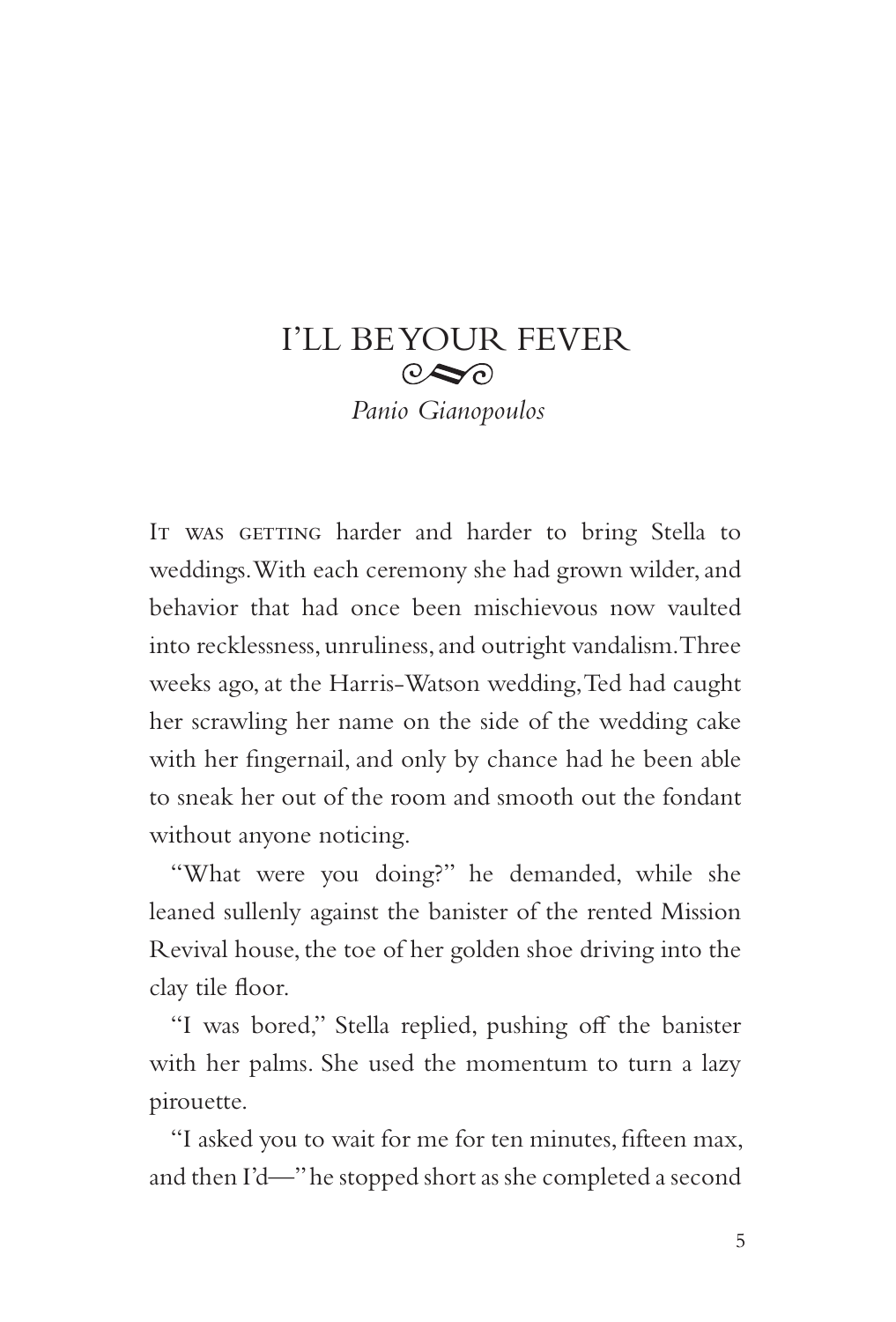pirouette, the bright California sunlight slicing through the banister to slash her back with criminal stripes. "Your dress! What did you do to it?"

"I was on the hill," Stella said, smoothing down the lattice hem with both hands.

"It's covered in grass stains. The whole back is—I don't even know if a dry cleaner can get this out."

Stella raised her chin and gazed at him, her pale skin luminous with defiance.

"They don't need to."

"Stella . . . "

Her petite nostrils flared. "I like it like this."

It was true. She did not believe in perfection. Nor restraint. Nor precaution, vigilance, and certainly not afterthought or regret. Stella believed in Stella, first and foremost, and it was for this reason that on the morning of the Adams-Waddell wedding, Ted intended to leave without informing her of his true destination. He had stashed his suit in the car the night before while she was asleep, and, dressed in jeans and a tee shirt, he waved casually from the front door while Stella sat in the living room a few feet away, watching television and eating cereal with a pink plastic spoon.

"Kiss!" Stella demanded.

Dutifully, Ted lowered his head over the side of the couch. She encircled his head with her arms and crushed him against her face, breathing him in. He wiped the sugary milk-smear from the corner of his mouth.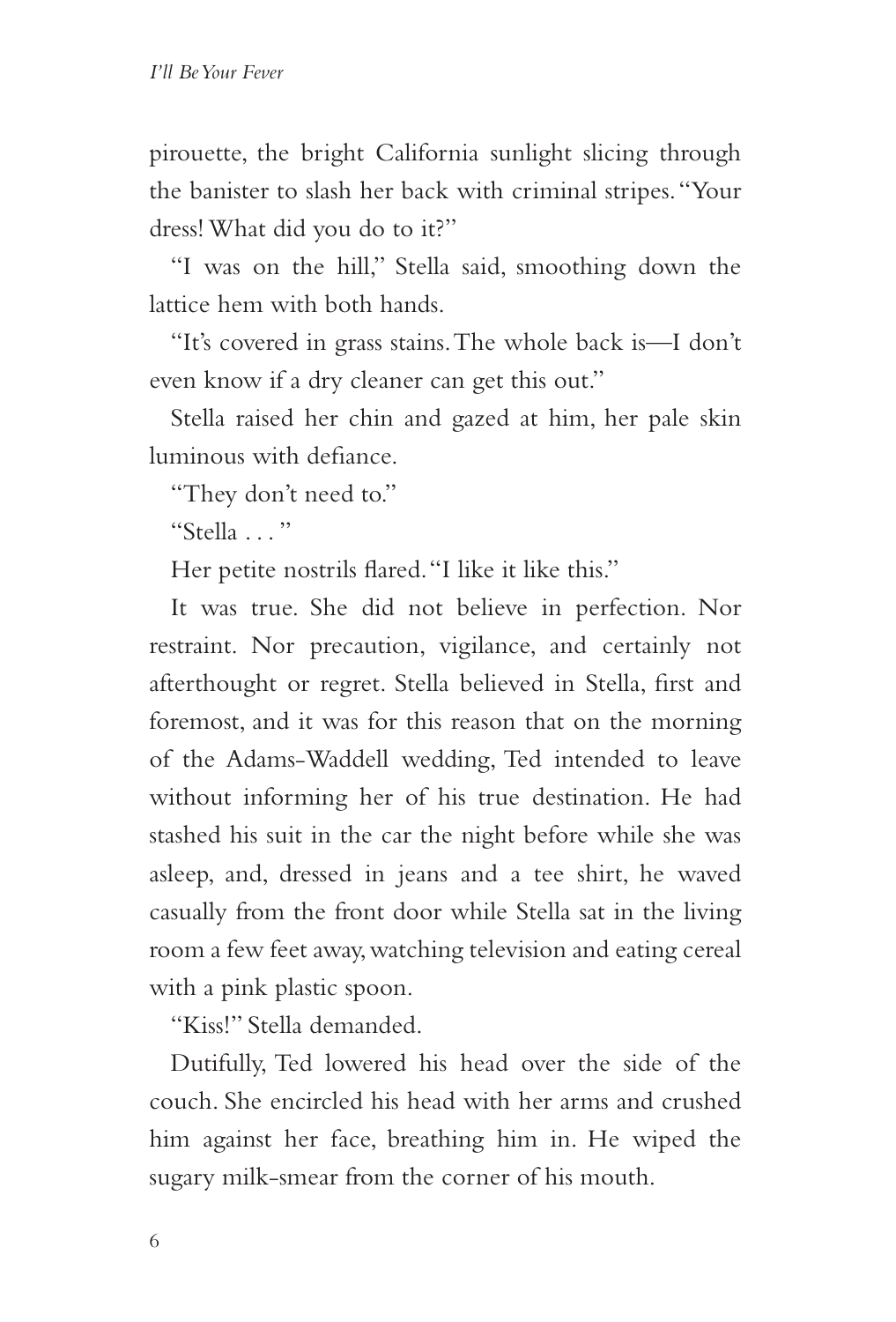"Great. All set. If you, uh, need anything—" he motioned toward Juliza, who was sorting the laundry into colorcoded piles in the hallway.

"You shaved," Stella said.

"What?"

"You shaved," she repeated. "You never shave on Saturdays."

"What? That's—I shave whenever I feel like it," Ted said, and reflexively touched his smooth cheek with the back of his hand, begrudging its betrayal.

"You shave for weddings. Are you working today?"

"No, no, not . . . I have errands. Business errands. It's not really work." He shuffled backwards to the door while she studied him, his hands raised high as if to demonstrate that he was unarmed. "Just watch your shows and I'll see you in the afternoon."

The moment he was outside, he heard Stella scramble around the L-shaped body of the couch. He ran to the car, searching his pocket for the keys and unlocking it in mid-stride. He had not wanted to leave his camera, lenses, and gear overnight in a vehicle parked on the street, they were too valuable, but now he regretted his caution. He couldn't photograph the wedding without his equipment, but if he ventured into the house to retrieve his bags, discreetly stashed in the coat closet just outside the living room, he would run into Stella.

He sat in the front seat, unsure of what to do. Maybe he could call a neighbor and ask him to pick up his bags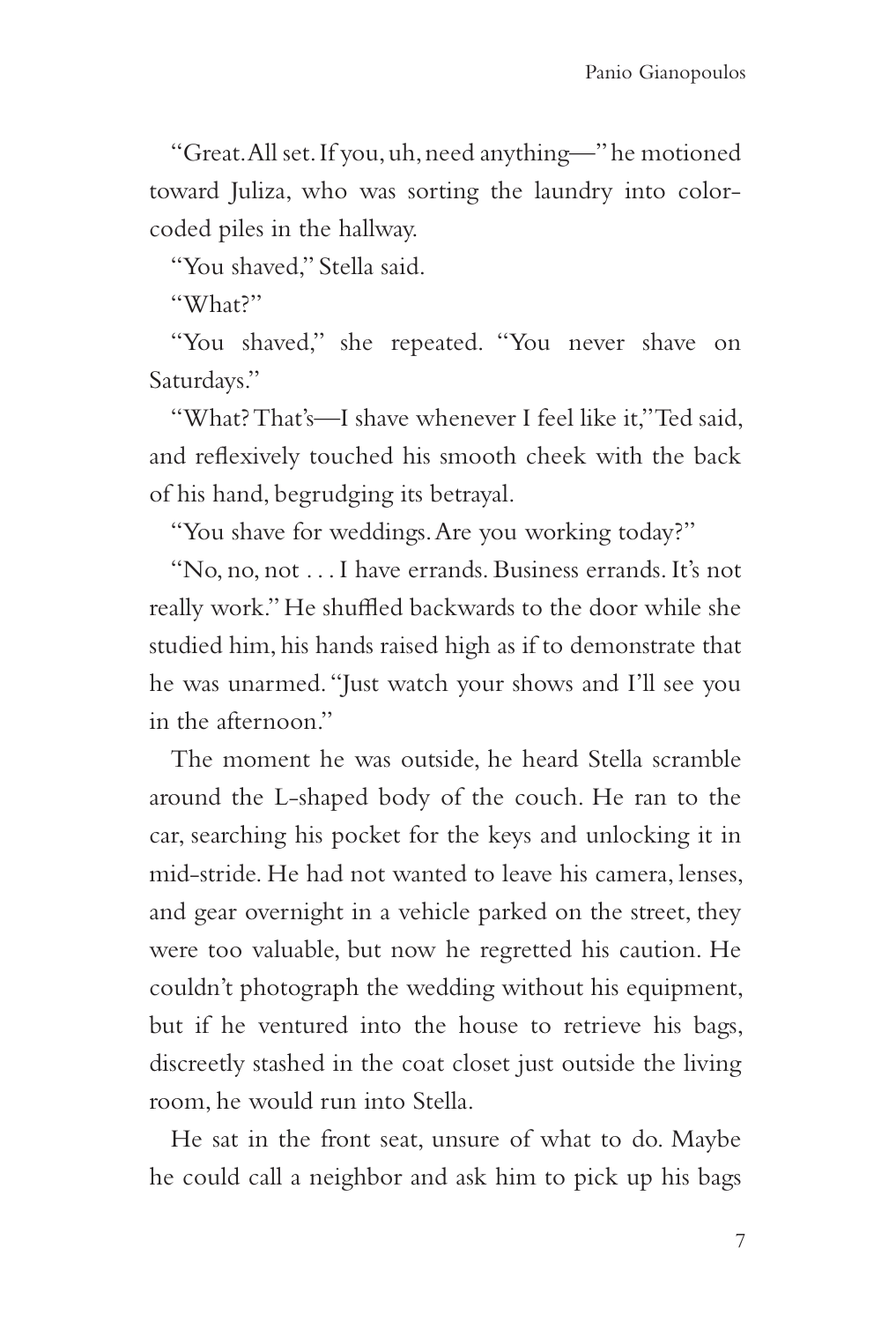and bring them out to his car. It was a simple enough request—

And then he saw her. She was skulking along the edge of the concrete pathway in bare feet and pajamas, her shoulders low, her head craned forward. From this angle, she looked tiny and slight, almost kittenish, nothing like the formidable adversary that shared his home.

Fighting back his guilt, he switched on the ignition, pressed his foot to the accelerator, and sped away. In the rear view mirror, he saw Stella's head pop up. She held a hand to her eyes and squinted across the lawn of the apartment complex and out toward the road, searching for him, her darling, her beloved, her captive, her father.

Three blocks east of the apartment, Ted pulled over and, cradling the phone in his palm, texted Juliza.

Please take Stella to the park now. I forgot my bags, need to get from closet.

A moment passed and then his phone sounded its joyful two-tone chime.

Y do u need yor bags?

For work.

I thot u wernt wurking!!! U said u wernt wurking!!!

"Damn it," Ted muttered, pressing his face into his hand and squeezing his temples with his thumb and ring finger. Somehow Stella had gotten hold of Juliza's phone.

Y dint u tell me yor going!!! she texted.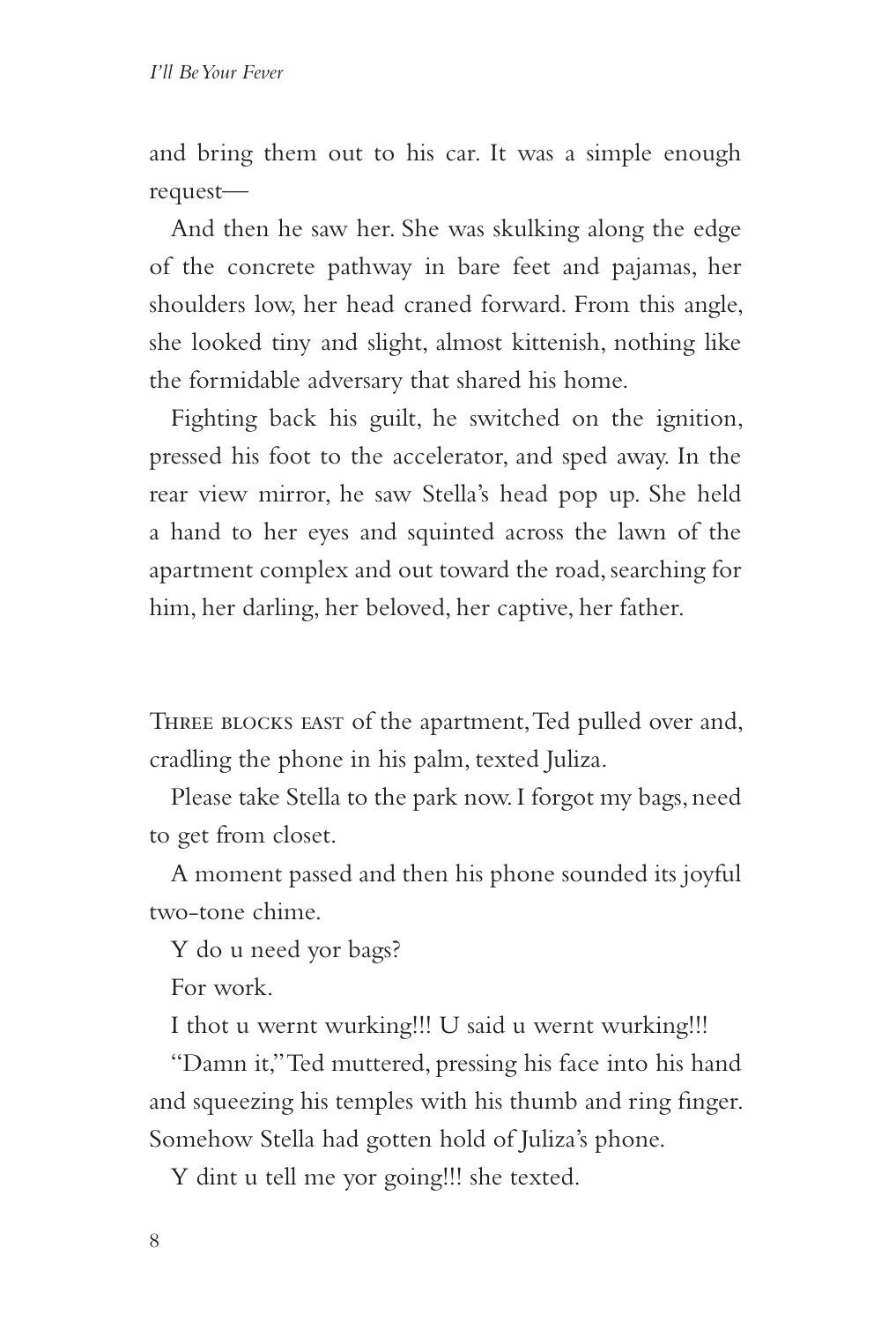It's not a big deal, he wrote. I'm just helping Byron.

I want to come!

It's not my assignment. I'm the second shooter. I won't have time to spend with you and no one can watch you there.

Juleeza can come 2!

People can't just go to weddings. They have to be invited. I'm only going because I was hired to.

Not troo u want to go without me

Don't be

COME BAK AND GET ME

ridiculous

U DONT LOVE ME

please understand

YOR THE WURST DADDY EVER

Ted dropped the phone onto the passenger side seat to stop himself from replying. Stella's anger had spilled over into a tantrum, and no response, however reasonable, lucid, or thoughtful would bring it to an end. Only indifference was capable of quelling her indignation.

But first, it inflamed it. Every second, often twice a second, the chime sounded and another message would appear on his phone. For minutes, the screen remained floodlit as little blue dialog boxes succeeded each other in hasty outrage and appeal, accumulating like pages of a deranged manifesto.

When, at last, the outpouring had concluded, Ted retrieved the phone and scrolled through the messages.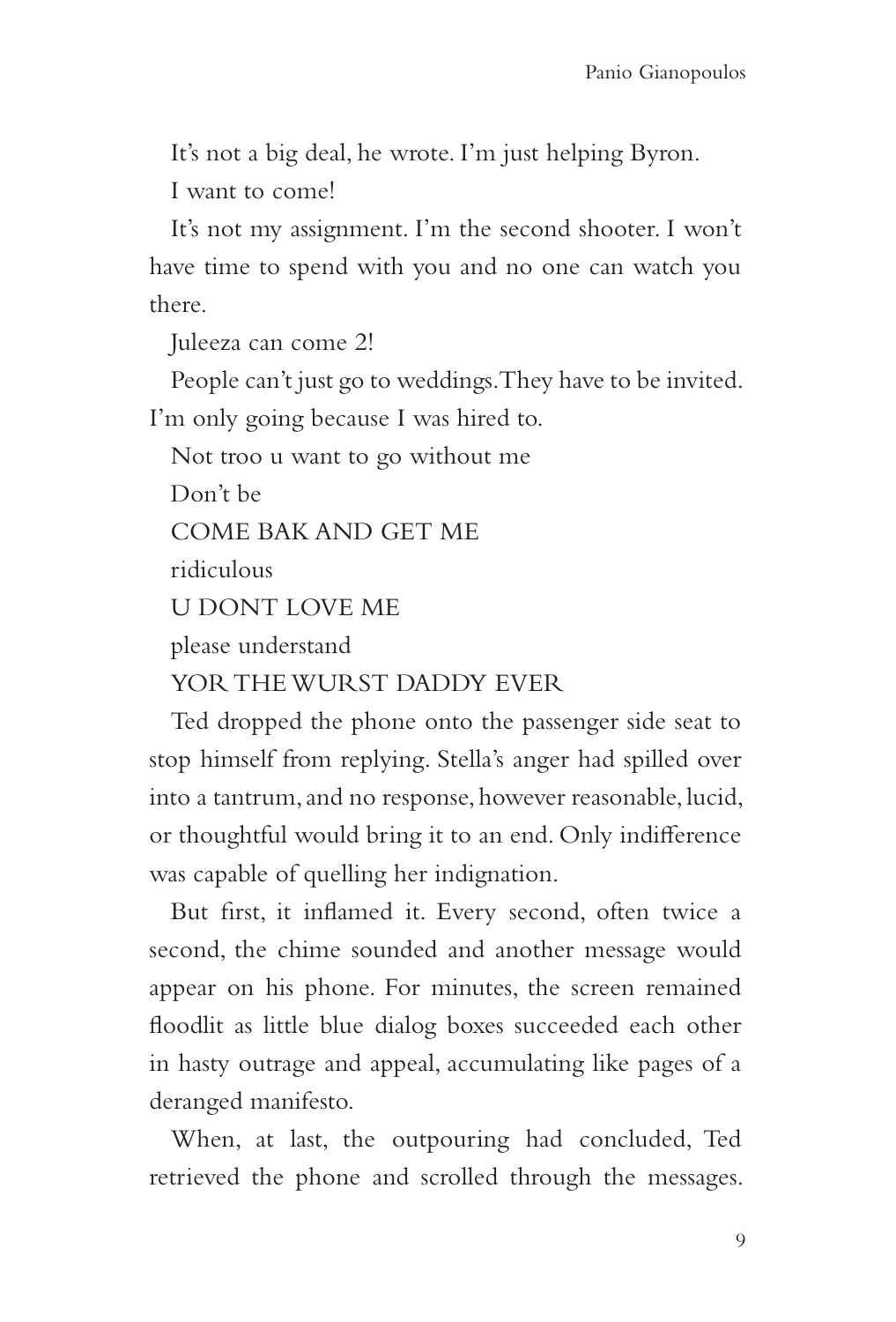There were at least fifty of them, exhausting in their repetition but inspired, he had to admit, in the variety of their emotional distortion, not to mention their persistence. Stella also showed considerable fervor and imagination in her use of punctuation. While she clearly did not know what a semicolon was for, it did not prevent her from stringing seven of them together, followed by a trio of fussy brackets and one desperate tilde.

He had waited so long to respond that the air in the car had grown warm and stale. Unrolling his window to let in a breeze, he heard a violent knocking sound coming from nearby. He peered through the windshield and saw a woman slamming the nose of a plastic stroller against the bottom step of a flight of stairs. She had taken her baby out of the seat and held him with one arm, balancing him with difficulty on her hip as she shoved the handlebar. The rough, fitful motion caused the diaper bag to slide down from her shoulder and against the neck of her child, whose small face darkened like a peeled apple.

Ted unrolled the passenger side window and called out to her. "There's a button on the underside!"

Ignoring him, the woman continued to shove the handle as she rammed the stroller against the stair.

Ted unhooked his seat belt and half climbed onto the empty passenger seat. "You have to press the button," he said, sticking his head out the window.

When she failed to respond, Ted got out of the car and walked over to her. She was older than he had first

10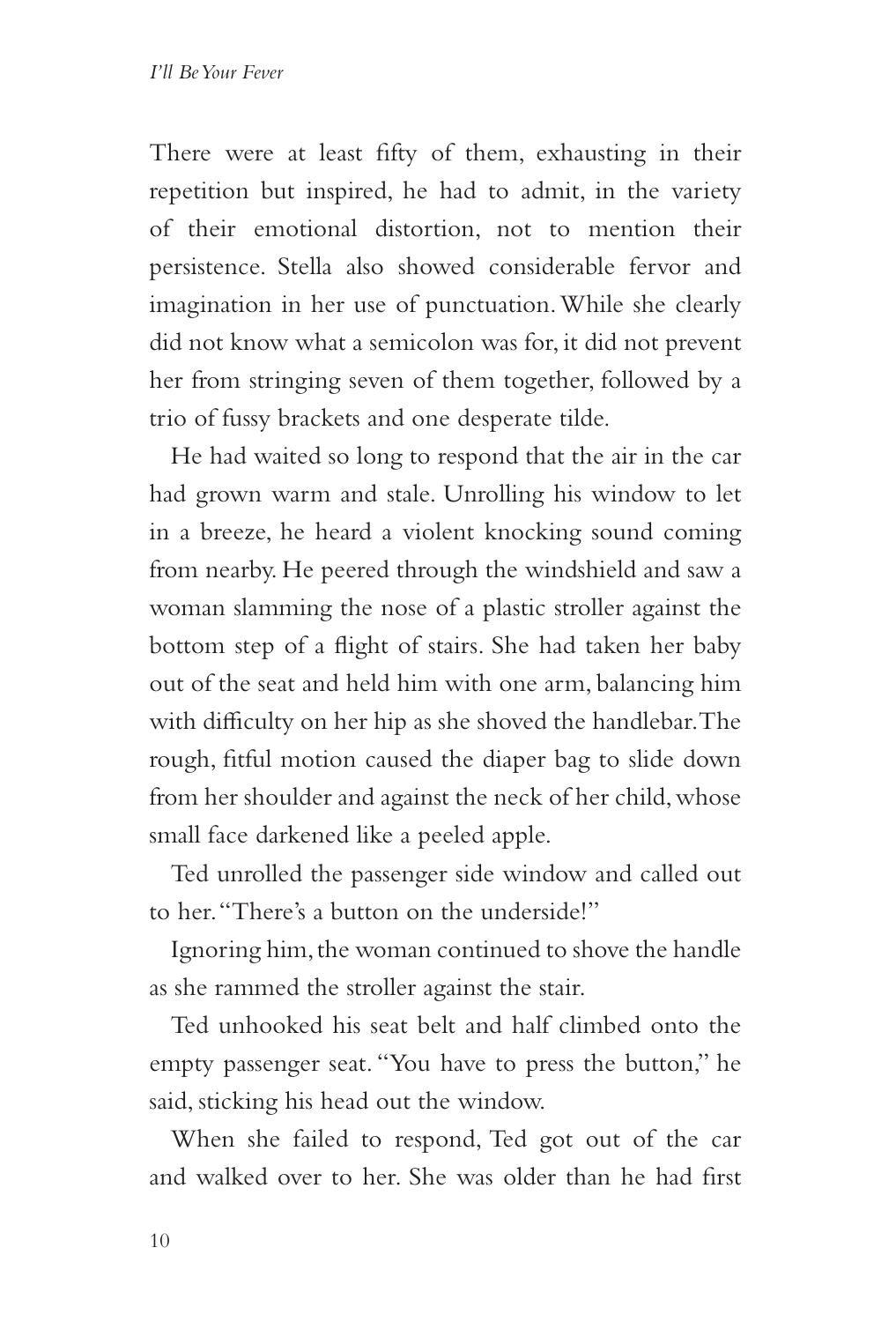thought, no less than thirty-five, and her bitten fingernails, visible along the jacketed back of her child, were as ragged and torn as movie ticket stubs. Sensing her uneasiness, and remembering that he was a stranger to her, he drew back a step.

"You have to rotate it while you press the button," Ted said. "If you want, I can do it."

"No thanks," she said quickly.

"I had the same stroller when my daughter was little," Ted said. "The big basket underneath is great for groceries but it was always a drag to get the thing shut." He straightened up to see if she were heeding his instructions. "Now crank it," he said. "Like you're revving a motorcycle."

With an abrupt swoop, the stroller collapsed into itself, the handle tipping forward and folding into the back. The woman nearly fell over from the suddenness of the motion.

"I'm not used to . . . " She repositioned the baby higher on her hip. "We just got it yesterday."

"New strollers have a break-in period," Ted said. "Like shoes."

"Or husbands," she said, smiling. It was a warm and amused expression, wholly unrecognizable from the anxious approximation she had granted him before, her eyes crinkling at the corners, her grin revealing an expanse of upper central teeth. But then the baby shifted in her arms, beginning to protest and cry, and the woman's eyes narrowed. She seemed to be reminded, in that moment, of her wariness, reminded of those fearful and suspicious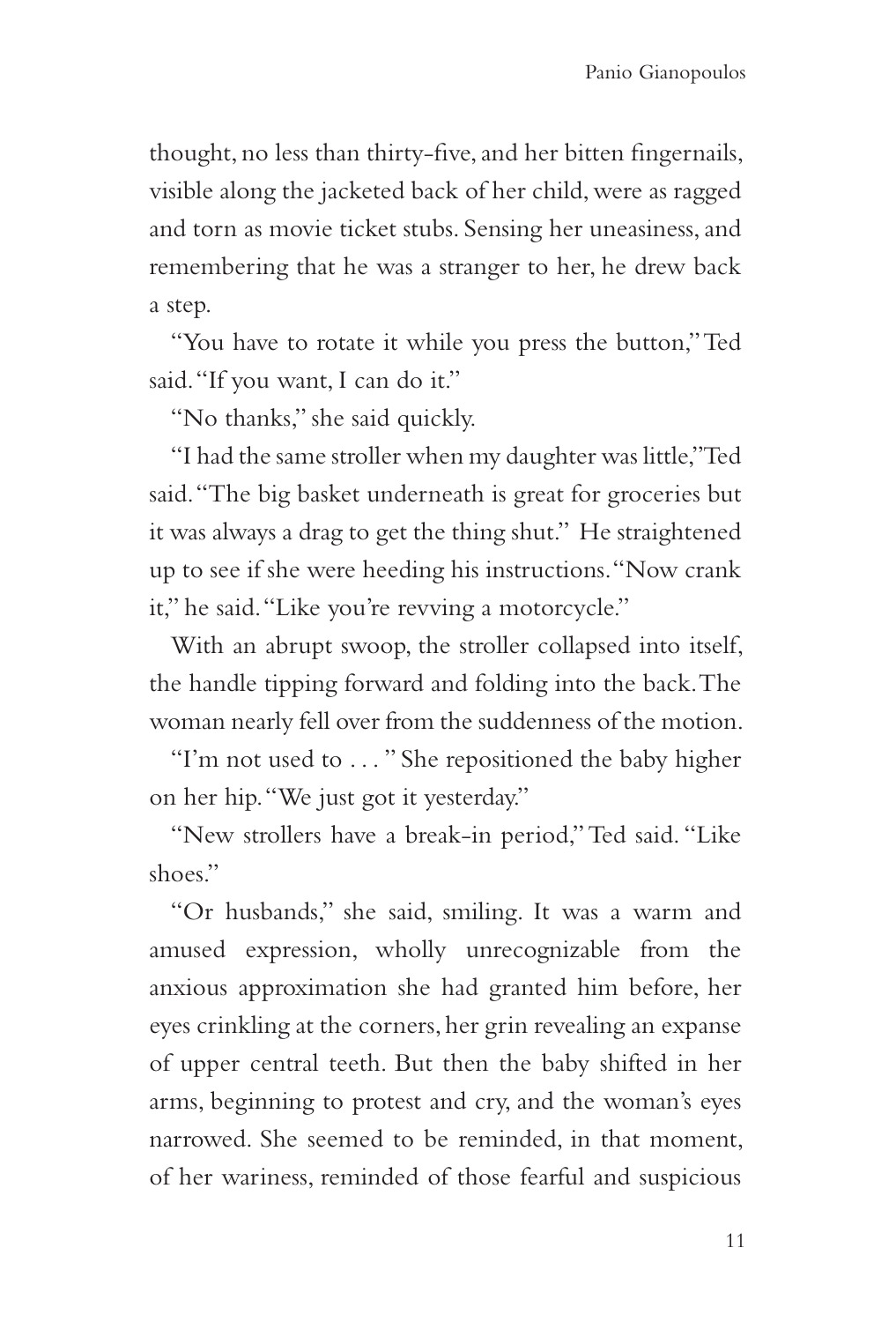shards that permanently embed themselves in a parent's heart when a child is born.

He returned to his car and drove home for his equipment. An apologetic Juliza confronted him in the kitchen. "I sorry. I have no idea she take it!" Juliza was the fill-in babysitter while Stella's regular babysitter was away on vacation. A short, plump Guatemalan in her fifties, Juliza worked during the week as the housekeeper for a married couple whose anniversary portrait he had shot last September. For the past few Saturdays, she had come to Ted's, where she spent most of the time doing laundry, mopping floors, and otherwise ignoring Stella. Ted had a soft spot for her because she reminded him of his mother, a tiny Greek immigrant with equally broken English and a knack for disappearing into housework.

Waving away her apology, he slipped the straps of the backpack over his shoulders and wound the handles of the duffel bag around one hand. Then he yanked the duffel into the air and, supporting it on the palm of his other hand, carried it out to the car. After carefully arranging both bags in the trunk, he circled to the passenger side, where Stella was sitting in a white dress, her hands folded in her lap.

"I'm coming with you," she said.

"Stella  $\ldots$ "

"I put on my dress."

"I'm not supposed to bring anyone. Byron doesn't  $want$ —"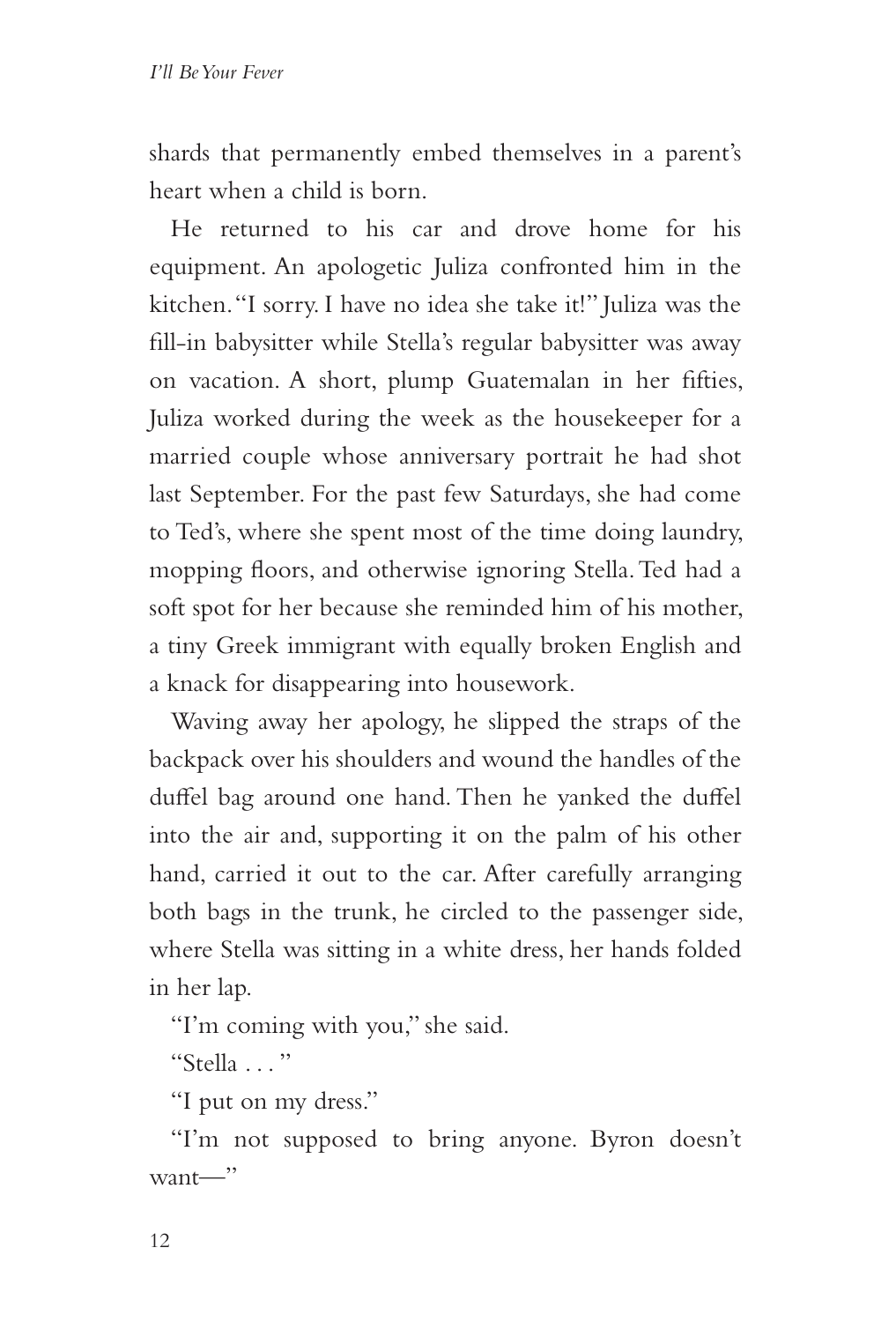"You can't leave me! I don't want to be alone all day."

"You're not going to be," he said. "Juliza will be there with you."

"That's a kind of alone."

"Everything is a kind of alone."

She turned her head, gazing up at him. The broad black seat belt looked like a strip of night highway ripped up and laid against her chest.

"I'm sorry," he said. "That's not true."

He did not know if she believed him. She was seven years old, and what she thought of the world was as mysterious to him as it was imprecise.

"Fine," he said, reaching across to close her door. "You can come with me. So long as you behave."

TED HAD BEEN an involved father from the moment of Stella's birth, one of the new generation of men who habitually feed, burp, and bathe their babies, changing diapers and mixing formula with the same seriousness, ease and confidence with which their fathers had changed tires and mixed martinis. Then he and Stella's mother, Emily, broke up, a year and a half after Stella was born, and an era of allocated parenting ensued. For Ted, this reduced, individualized version of parenthood would have once seemed ideal. What better scenario for a man who had spent his life fleeing romantic relationships because of the ceaseless emotional and temporal demands that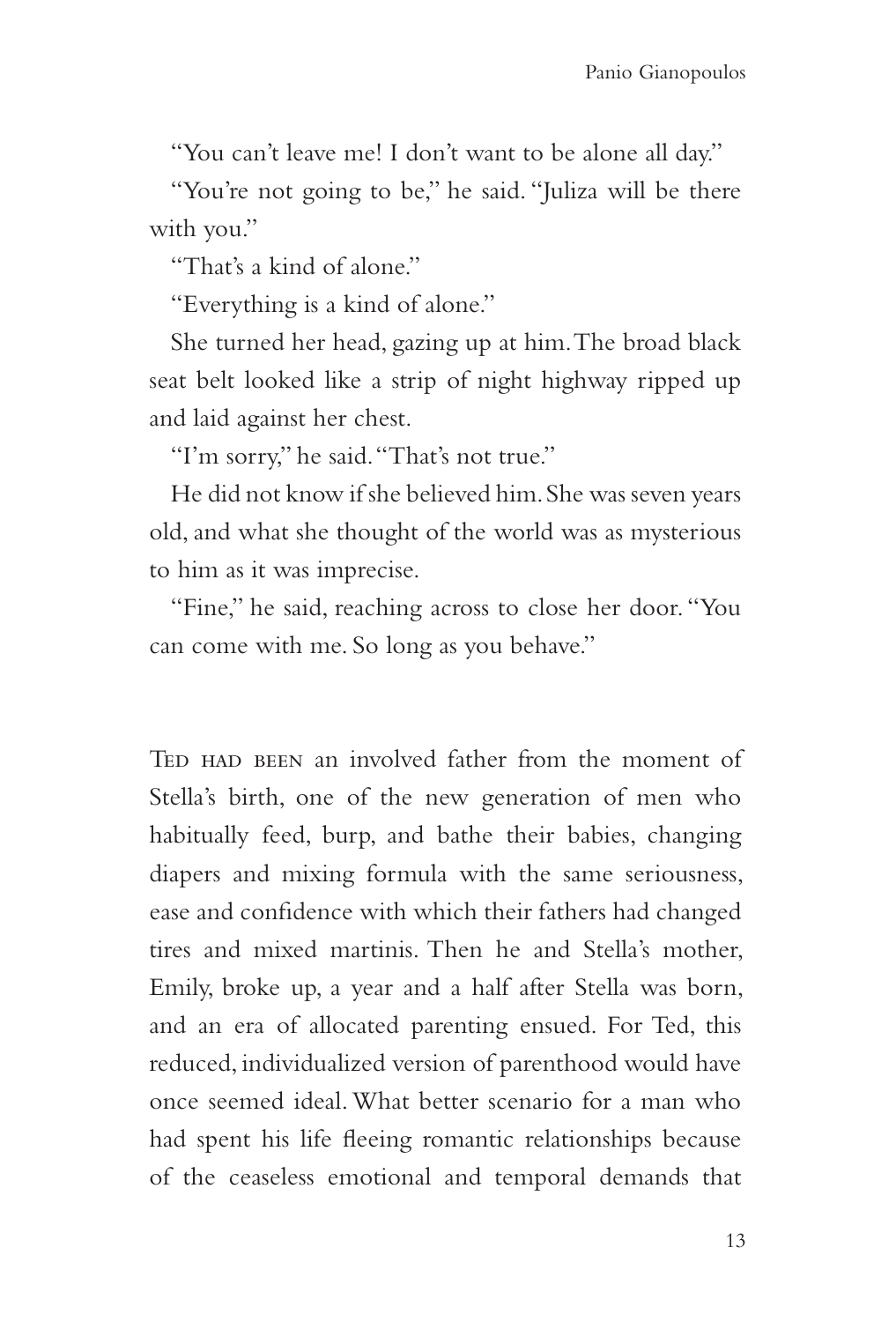accompanied them? Neediness had always panicked Ted, and much of Emily's allure had arisen from her lack of interest in marriage. She had gotten married once, in her late twenties, to an emotionally abusive British film editor, and a decade later what she wanted from a man, she assured Ted, was not commitment but kindness, as her exhusband's dedication had turned out to be more disastrous than desertion.

The timing of their coming together could not have been more fortuitous. They were both nearing forty, with its cresting insularity, forty, when the once great comfort of friendship has been steadily diminished, year after year, by the formation of families, like a twin starved in the womb by its insatiable sibling. The friends who previously offered vital sympathy, understanding, and support had become little more than familiar strangers posting online photographs of those unfamiliar replacements, their children. Facing this, Ted and Emily moved from introductions to pregnancy within three months, displaying an alacrity to start a family that stunned and worried everyone who knew Ted's history of abandoning relationships. They were right to be concerned. But it was Emily, not Ted, who only days after Stella's first birthday announced that she wanted him to think about moving out.

"I don't understand," Ted said. Though this was, historically, a defensive lie with which he had shielded himself in difficult conversations with girlfriends, in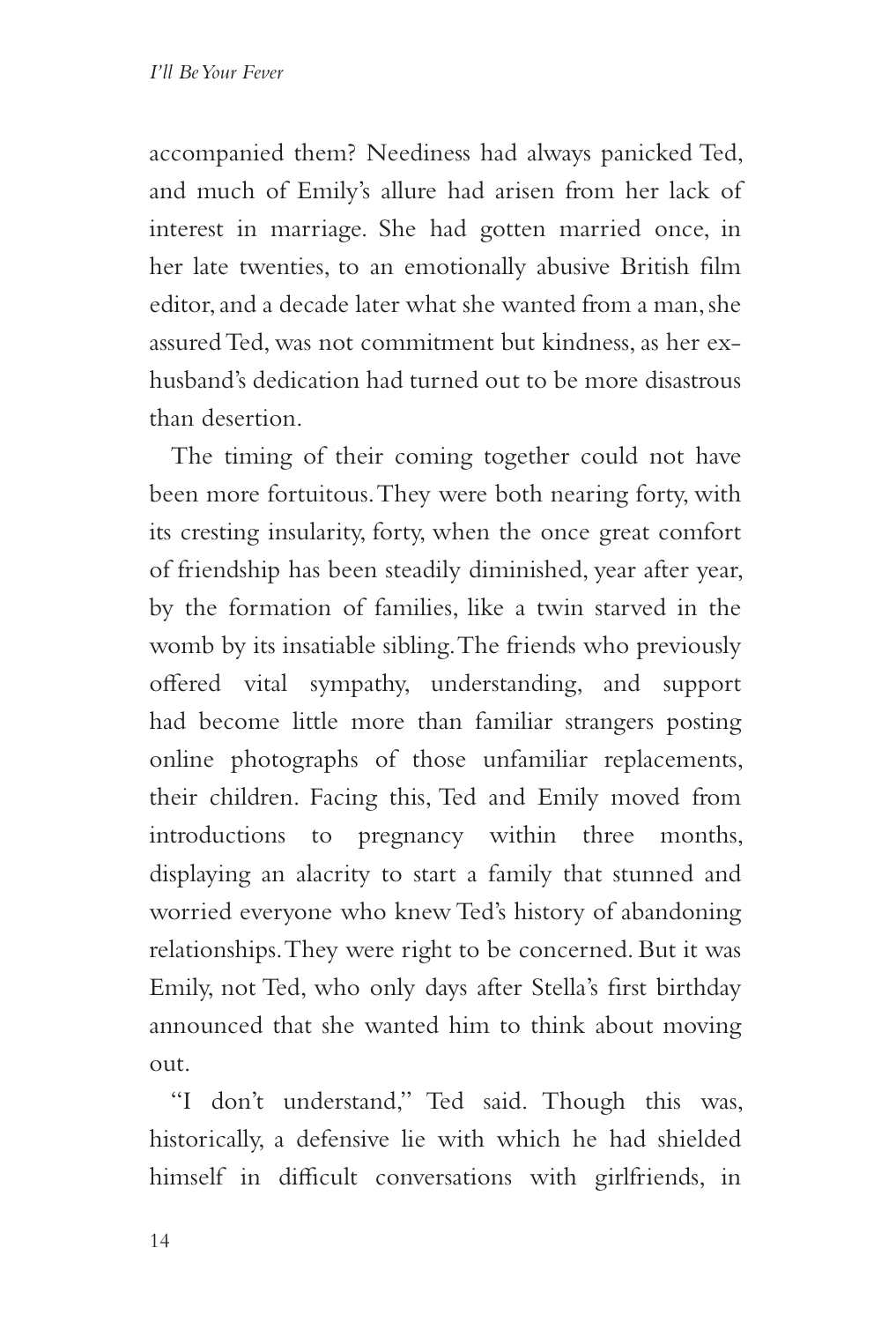this instance it was true. They got along well, they were respectful and considerate, they enjoyed raising their daughter together. Except for a handful of times during the first few months when the new parents were stupefied from sleeplessness, they had never fought. "We don't have a single problem," he told her.

Emily reached for the bottle of red wine beside the stack of BPA-free plastic dishes. It was a habit she had taken to lately, Ted had noticed, drinking wine while he went through the long nightly routine of putting Stella to bed. She refilled her glass and smiled sadly. "You don't want  $me$ "

"What? That's—of course I want you."

"As a mother. Okay." She shrugged. "But not as . . . the rest of it."

"We have a kid together. We're a family."

"I know we have a child," she snapped. "You don't have to remind me. You do not have to—I know why we're together. Okay? I don't forget."

She swallowed and then held the wine glass against her neck, tucked in tight just above her collarbone like a shot put. Ted watched her in silence, hoping, like the desperate millions of men before him ambushed by an unpromising conversation, that it would miraculously conclude without blood being drawn.

"It's my fault," she said. "I knew what this was when we started. Friendship. And that's nice. It is." Emily exhaled. "But so is being loved."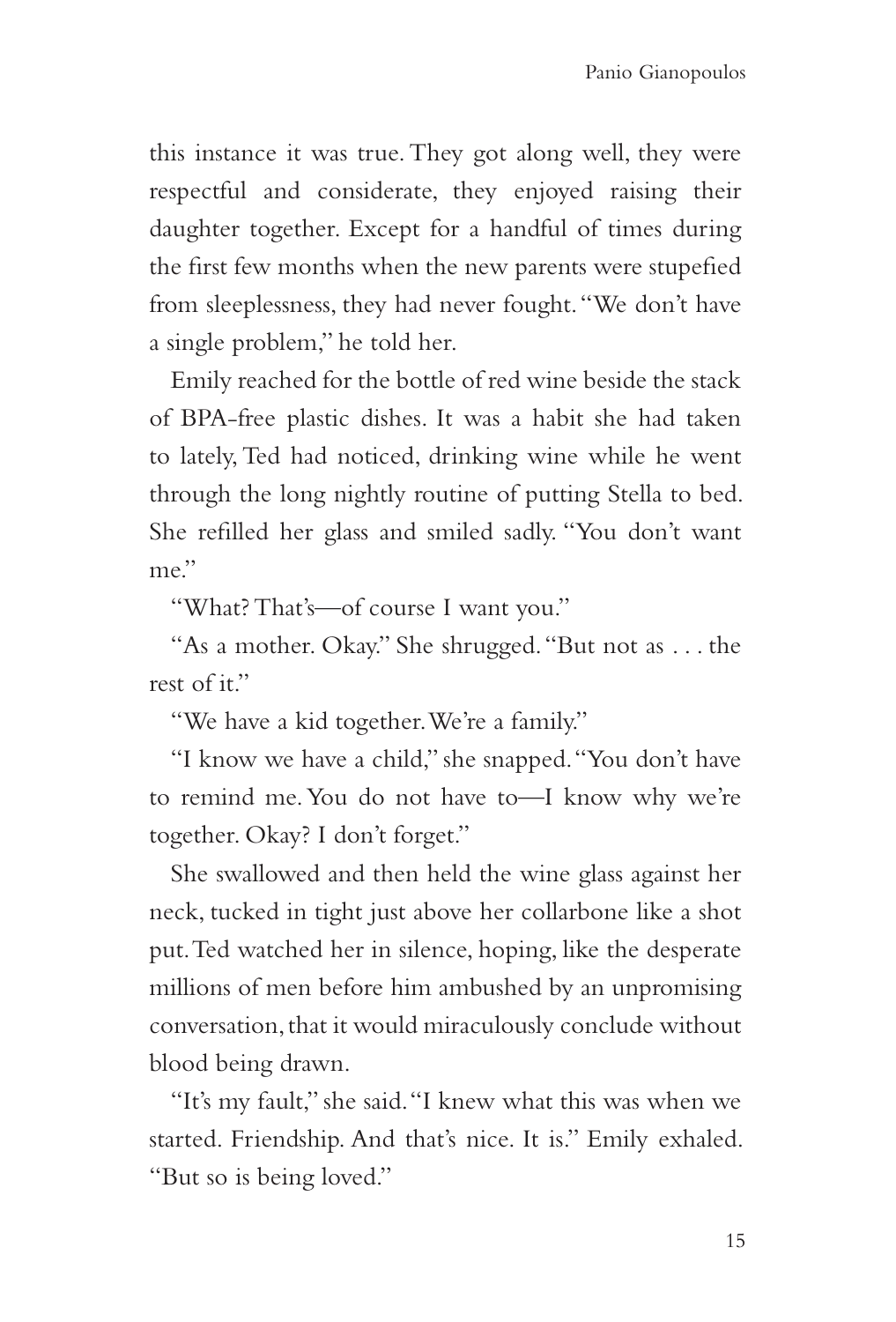"I do love you," he said.

"Not like I need you to. And it isn't just sex," she said, as he began to unfurl his standard apologies—fatigue, overwork, stress. "Or your almost never touching me. It's just paying attention." She poured herself more wine. "I overcorrected, I guess."

"If I've been . . . unappreciative," Ted said gingerly, "I'm sorry. I'll do better. We're still getting the hang of things."

"We're strangers. We never even talk."

"Of course we do. We talk all the time."

"About Stella," she said, sighing. "Every conversation is about her. It's either nap times or diapers, feeding schedules or play times, which toys are we cycling out, are her teeth crooked—"

"Raising a kid is demanding," Ted interrupted. "We're not the only parents who struggle with finding time—"

"But it's all we do together. Parent. And you know it. You know it. I would shut up right now, I would never say a word about this again if just once in my life you looked at me with the same crazed affection as when. . . . " She trailed off, starting to cry.

There followed four months of couples counseling and Thursday "date nights" and a prescribed, strained weekend to Palm Springs, and still Ted would not concede. Then one morning, while he was making breakfast for Stella, he ducked into the bedroom to print out a recipe for sticky buns. Emily had used his laptop before leaving for her business trip the day before, and she had forgotten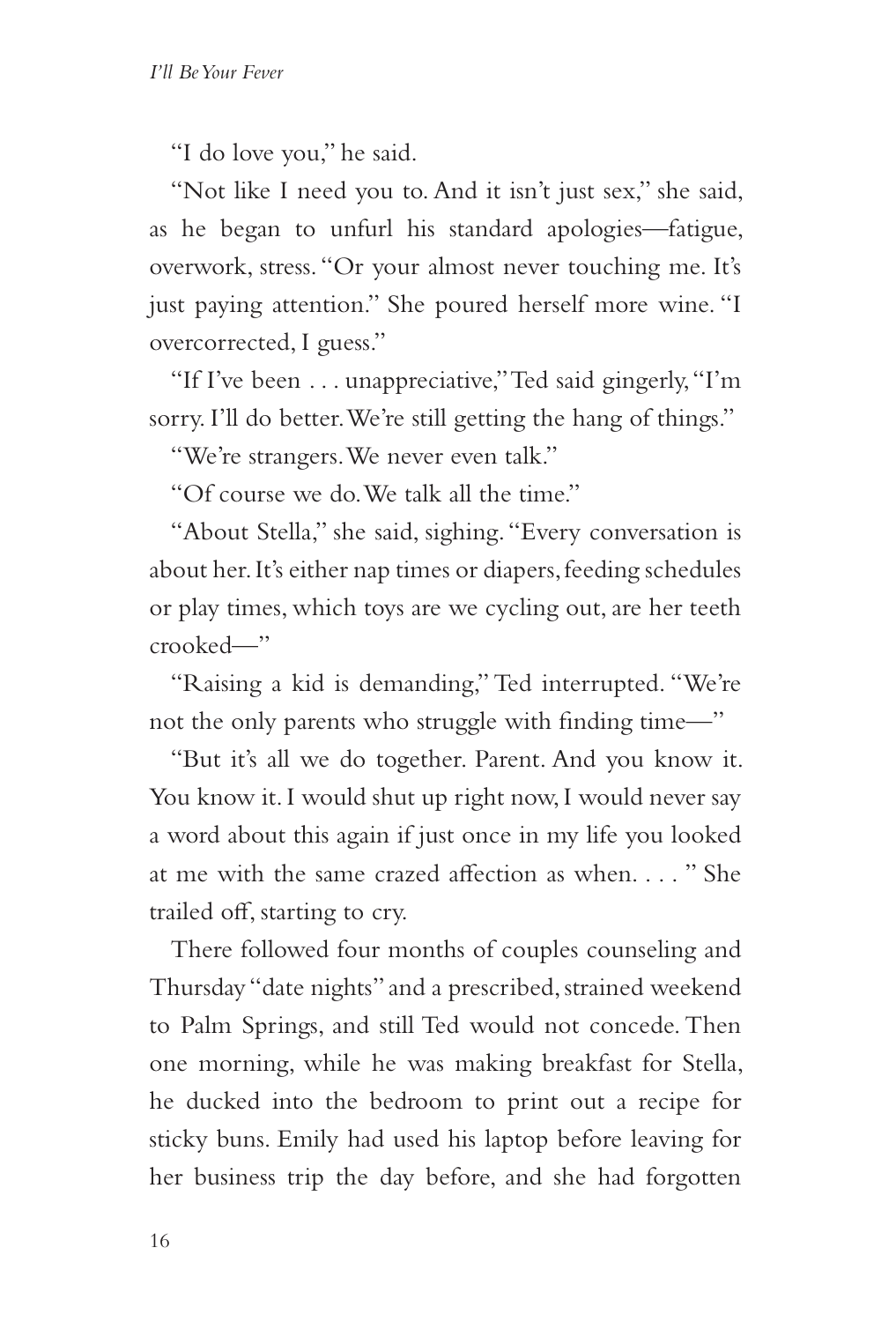to log out of her email account on the browser. Ted didn't recognize the new name, but when he clicked on Cameron Taite, all of Emily's troubled supposition and abstract dissatisfaction fell away. Ted closed the laptop and returned to the kitchen. Stella was standing on her tiered wooden chair, waving her spoon in a symphonic demand for more corn flakes. The air smelled thick and bitter. On the stovetop, the bacon had gone black in the pan.

Even the discovery of an interloper, though it initially stoked Ted's indignation, did not persuade him to unstitch their family. In his life, he had ruined at least a dozen relationships by blindly reaching out for adulation elsewhere. For the sake of Stella, Ted assured Emily this was something that they could overcome. But it was precisely his thoughtfulness and understanding, his compassion and his forbearance, that infuriated her. They were the final proof of the mildness of his feelings for her. He could stay in the apartment with Stella, Emily told him, because she was moving out.

That she would choose a man, any man, over her child was inconceivable to Ted, for whom romance had provided two decades of lingering dissatisfaction, and parenthood a year of ascendant devotion. Hadn't they both been disappointed enough by passion, Ted reasoned, not to trust in it? Wasn't that what had first drawn them together, this shared fatigue, and the prospect of something calmer, saner, and gentler? Sure their family life was dull at times, but what had she exchanged it for? To spend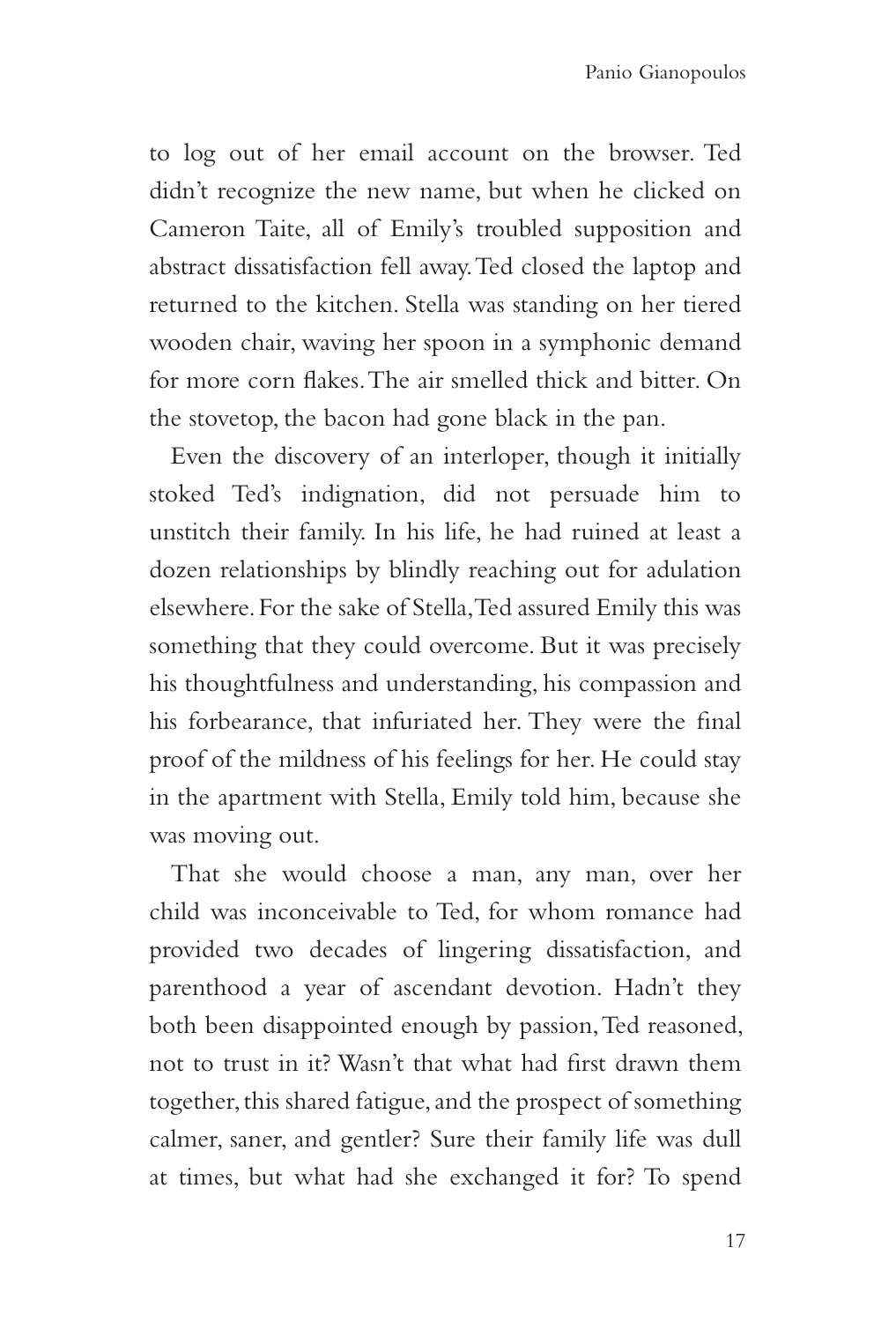half her days without their daughter in the hopes that a stranger's preliminary interest would continue, along with her own—that novelty would find a way to defy its fate, miraculously providing gratification without end? They were just beginning to teach Stella about Santa Claus, and the notion of a bearded fatso gusting around the world invading homes with toys seemed no less absurd, to Ted, than Emily's conception of love.

And so, rather than relish his sudden freedom, Ted resented it. As exhausting as Stella could be already, at less than two years old, he missed waking up to her every morning, missed her high-pitched voice and her grammarless, effusive chatter. He longed for the drumming of her small serious feet as she hurried from room to room, searching for him, and the way she would tap on the opaque glass door with the nose of her stuffed tiger while he showered. He felt deprived, deserted, and punished, and though on occasion his bitterness toward Emily rose to a level that was as heated and impassioned as she had once wished his love to be, he never gave up the hope that they would one day reconcile and reform their family.

It was a day that would not come. A year after they separated, while driving home alone from a party in the Pacific Palisades, Emily veered off the road and into a utility pole. It was hours past midnight but the fatal collision was loud enough to wake the neighbors who, rushing outside to investigate, called 911. On their way to the crash site, paramedics raced along the same cliff-side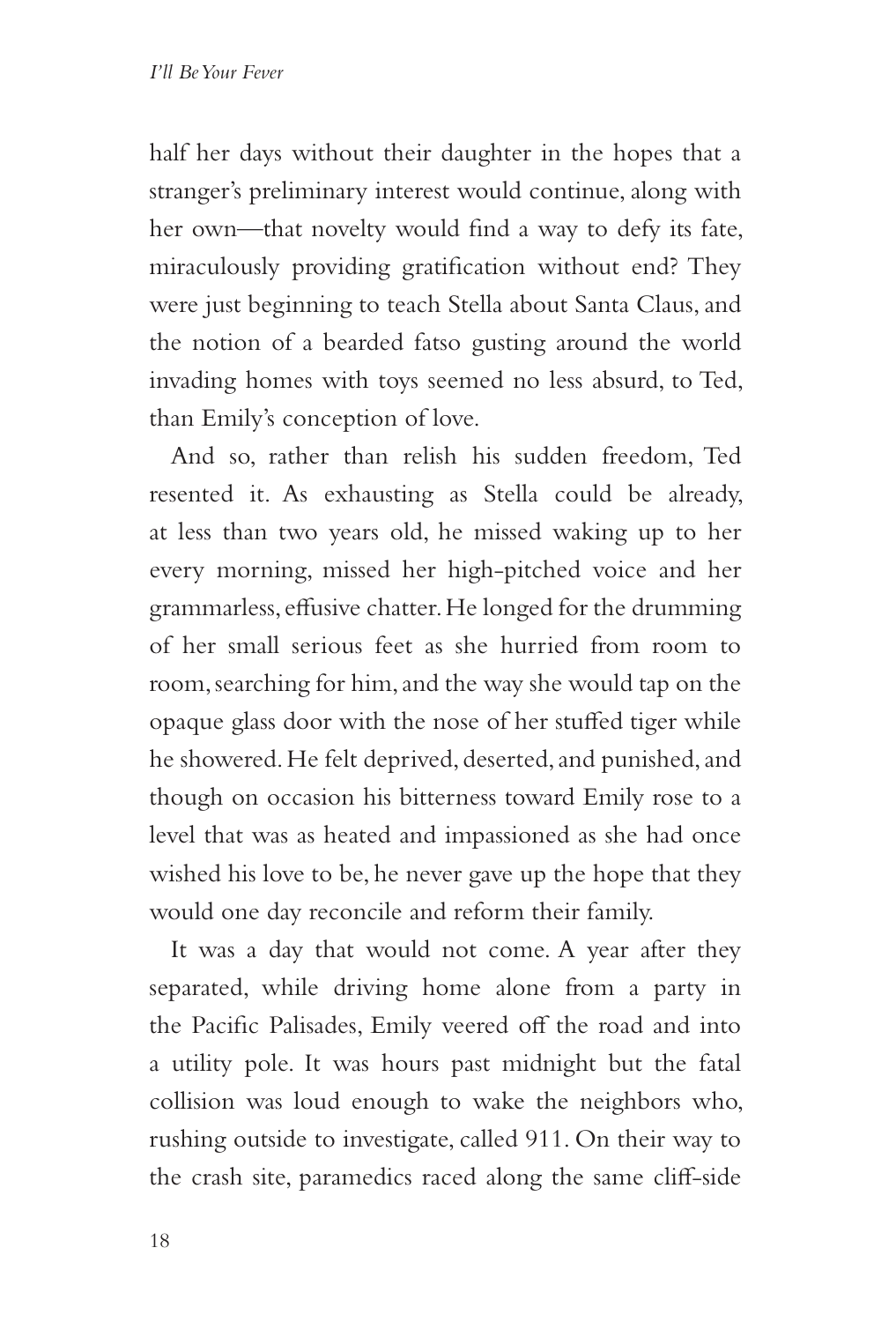strip of the Pacific Coast Highway that Ted and Emily had once driven in an attempt to lull their agitated, restless new baby to sleep. The ride would soothe Stella, Emily had insisted, with its calming, graduated turns, its rhythmic rise and fall. Just look at her, she had told Ted minutes later, in triumph, as they sped homeward through the black, moonless night. I was right.

WITH A BAG in each hand and Stella riding his shoulders, Ted trampled toward the main house, a big white Colonial with twin dormer windows peeking out of the center of the roof like cat ears. He could feel Stella's weight shift as she swiveled her head to take in all of the property, the acres of avocado trees, the enormous green lawn, the flagstone path leading from the house to the garden, at the center of which fat-necked flowers bullied a stone birdbath. When he reached the cul-de-sac by the front door, Ted crouched and motioned for Stella to hop down.

"You said you'd carry me."

"Just to the house."

"No. All day."

"Stella."

"That's what you sa-id."

"I never said that."

"Well you didn't say you wouldn't."

"Please, help me out, okay? I'm here to work." He shrugged her off his back, flinching when the puffy white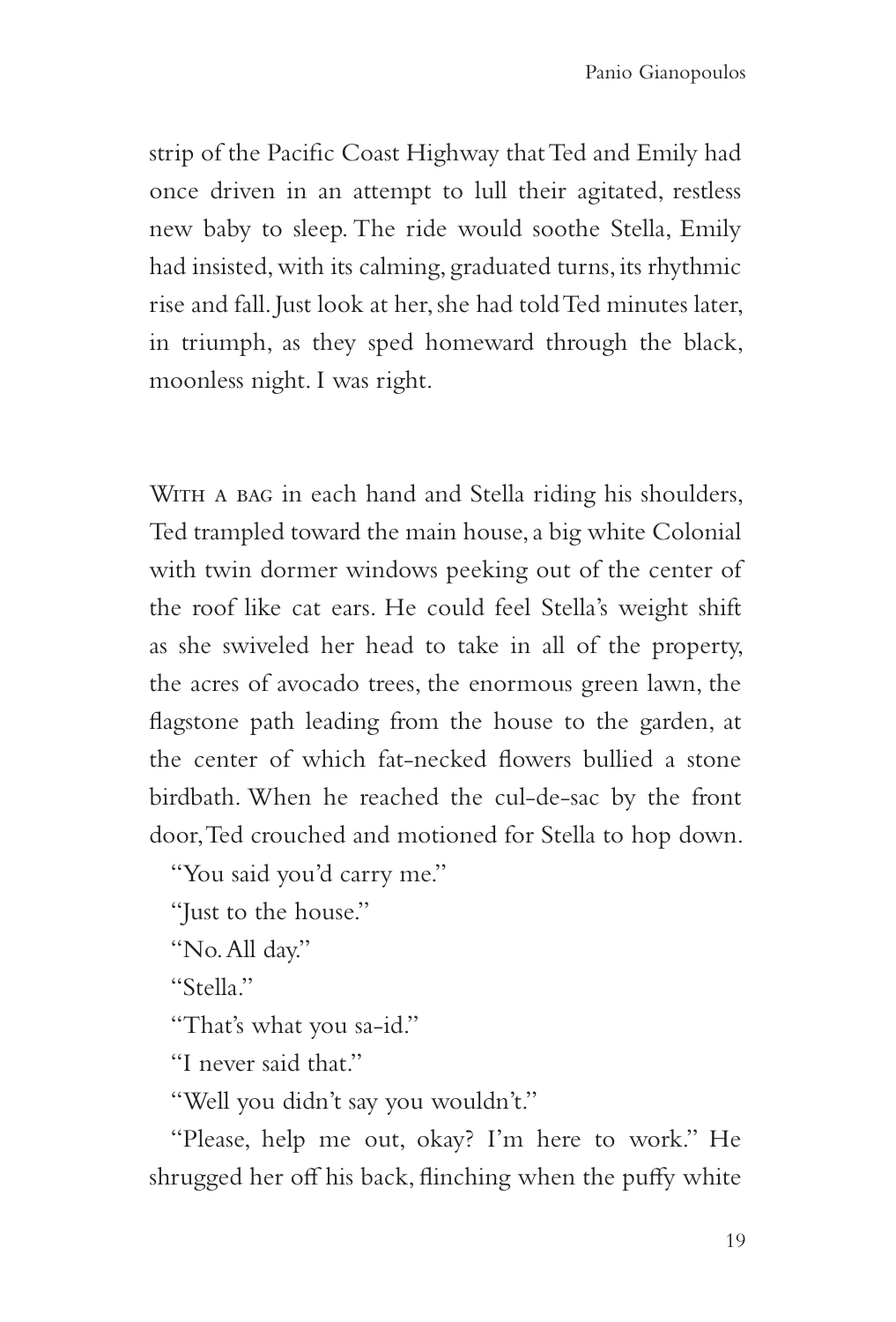tulle of her dress jerked his head to the side.

"Ow! Your dress is caught on my face."

Stella pulled her dress free. "Sorry," she said with exaggeration.

Straightening his tie, Ted glanced from the portico to the brick veranda to a cluster of jacaranda trees. Location scouting was as habitual to him as, before fatherhood, smoking had been, and he was considering how the light fell at the foot of the softly explosive jacarandas when Byron emerged from around the side of the house. Sunlight reflected with a buttery shine off his cleanly shaven head.

"Hey," Ted said, striding over to him. "I know we're tight on time. I'll go introduce myself and take the groom party getting ready. Unless you want help with the bride first . . . "

"You said you weren't bringing her," Byron said.

"Yeah, but things got—don't worry, she won't get in the way."

Byron leaned forward and whispered, "Have you seen this place? This isn't the fucking police academy rock garden at twenty-five a head. They're not paying what they're paying to have a photographer's kid crash the big day."

"No one will even know she's here," Ted said. "She'll sit off to the side somewhere."

"I'm serious. I only offered you today because you promised me you'd come solo. I can't have—" he broke off. "Jesus, she's already at it."

Ted spun around. Stella was tugging on a yellow tulip,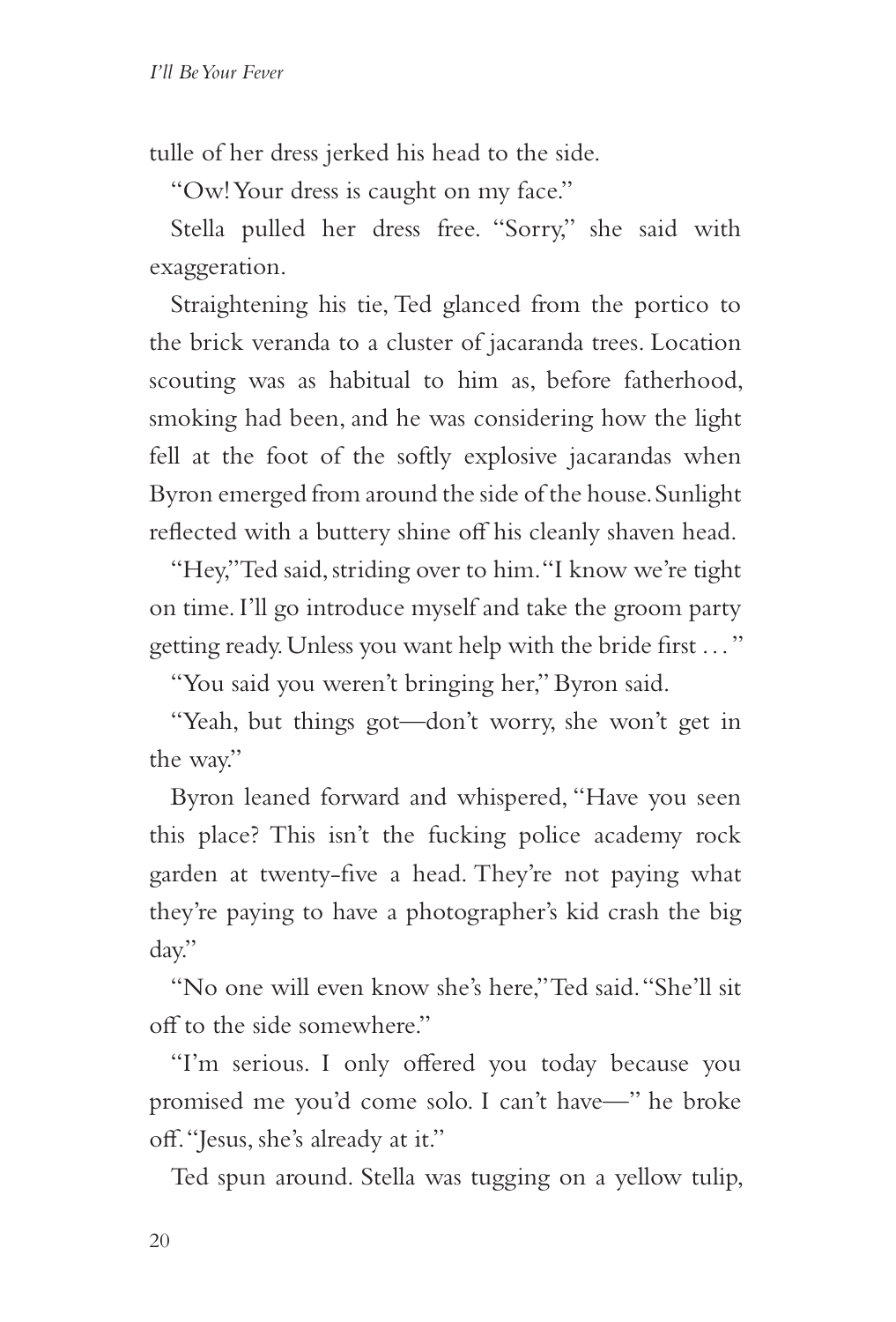coaxing it into decapitation.

"Sweetheart," Ted called out. "Please leave the flowers alone"

"It was already loose," Stella replied innocently, holding up the severed tulip by the stem.

"This is your last chance," Byron said. "I'm serious. If she ruins today's shoot, you don't get paid."

Ted carried his bags into the house and, after setting up Stella with his iPhone on a nearby couch, began to photograph the groom and his groomsmen. Ted was a graceful and accomplished photographer, and he did not know what was more demoralizing: that he was working as a second shooter for Byron, who had the perspectival ignorance of a pre-Renaissance painter, or that he was terrified he would lose the job. His photography career had always been a matter of vigorous tension as he balanced financial necessity with creative fulfillment, but after Emily died and he became the sole provider for Stella, he took on whatever assignment came his way. With rent and utilities to pay, diapers and food and clothing to buy, and preschool tuition and babysitting fees to cover, concern about the trajectory or integrity of his career had become an unaffordable luxury. Actor headshots, high school senior yearbook portraits, second shooter gigs for weddings and bar mitzvahs, pet birthdays . . . so long as it paid decent money, Ted shot it. There was better, more remunerative work out there, but Ted needed infusions of cash quickly and often, and he could not, like Byron, spend years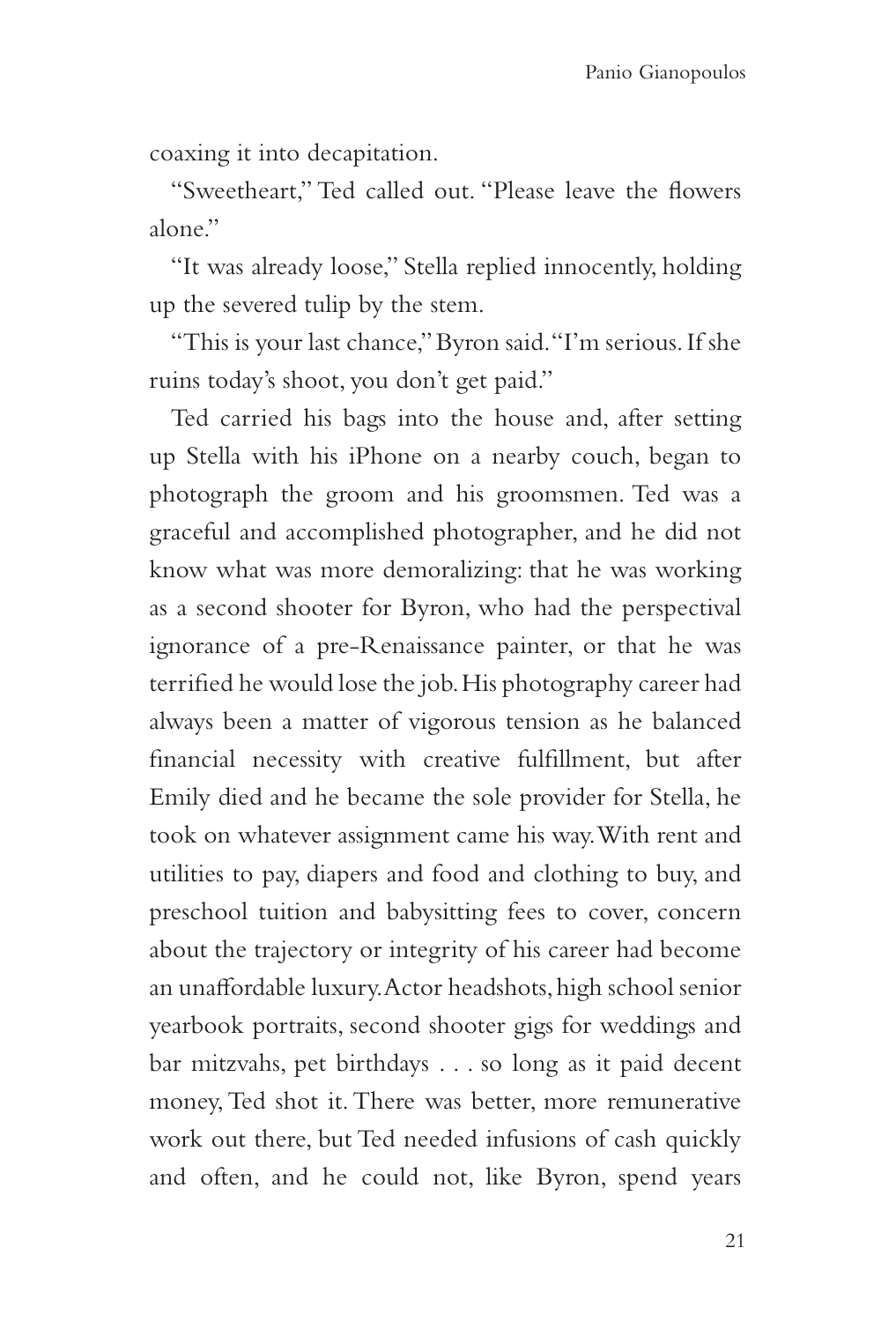patiently building a referral network by offering deeply discounted shoots to targeted high-end clients. He could not patiently do anything any more. Ted did everything in haste now, even worry, and within a few minutes he had pushed aside his distress at the prospect of losing his fee—a fifteenth of what Byron would be receiving—and was coaxing nervous young men in tuxedos to curb their cheek-splitting fake smiles.

After a series of awkward poses, Ted encouraged the men to interact casually. He brought in a distressed metal bucket packed with ice and beers and, taking their cues from the best man, they lounged around the sitting room drinking and feigning indifference toward the camera. Whether it was the alcohol diffusing packet-like into their bloodstreams or the realization, as outside the catering staff bustled around in noisy, oblivious preparation, that they were almost incidental to the day's pageantry, they gradually relaxed, and Ted began to gather his first usable shots. He tried not to reposition himself too much, for fear of reminding the men of his presence, and it was for this reason that he did not notice Stella had left the room until almost twenty-five minutes had gone by.

"Hey guys?" Ted said. "I'll be right back. I need to check on my . . . flash batteries."

He slipped out of the sitting room and hurried through the enormous house in search of Stella. When he didn't find her in the atrium or kitchen or in any of the bathrooms or bedrooms—including the master bedroom,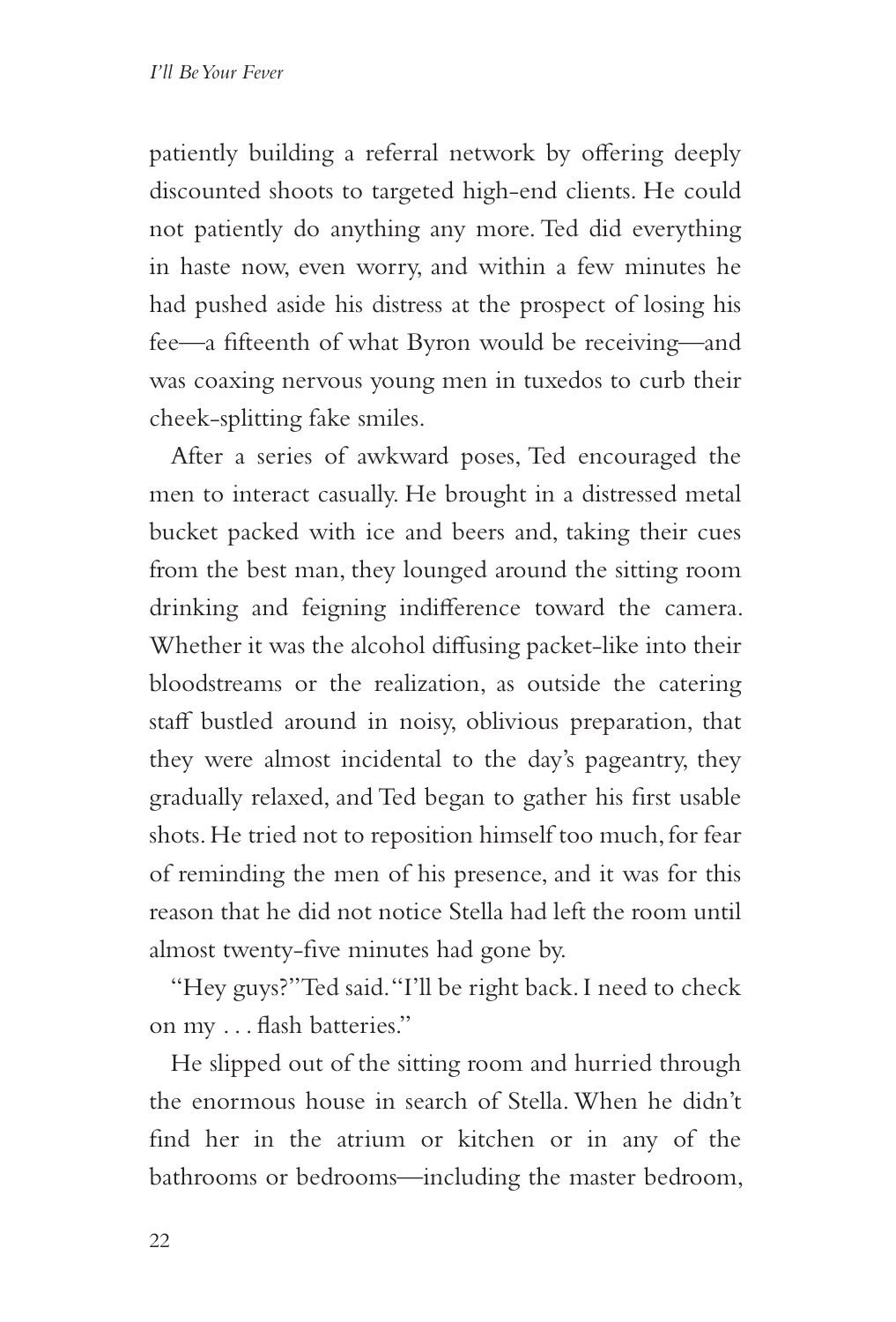where bridesmaids attended the bride while Byron tapped at his Nikon D800 with the zeal of a laboratory mouse depressing the lever of a food pellet dispenser—Ted ventured out onto the grounds. Short men in black longsleeve shirts were sweating under the noonday California sun while arranging rows of folding chairs. Ted asked one of the catering staff if she had seen a seven-year-old girl anywhere. The woman tucked her blond, blunt-cut hair behind her ear, exposing a band-aid on her earlobe.

"Did you try the arbor? I feel like maybe I saw a kid walking that way a while ago."

"Where is it?"

She pointed the way. He ran across the lawn and down a series of gentle slopes until he came to the arbor. It was a sheltered woody enclosure, populated by shaggy trees and a trellis across which grapevines stitched in and out. He scanned the empty space for Stella, urging himself to remain calm. Where hadn't he looked yet? He had checked the house, the main lawn, the garden, and now the arbor. Maybe she had wandered back to their car?

He noticed Stella's shoes as he was leaving the arbor. They lay on the seat of the two-person swing, the left shoe upside down, the right half atop it, as if they had been kicked aside in struggle. He went over and picked them up, moving with the dull slowness of disbelief. They were tiny and golden, with scuffmarks on the toes like dark parentheses. He felt dread pierce his chest.

"Stella!" he shouted. "Stella!" He was overcome by a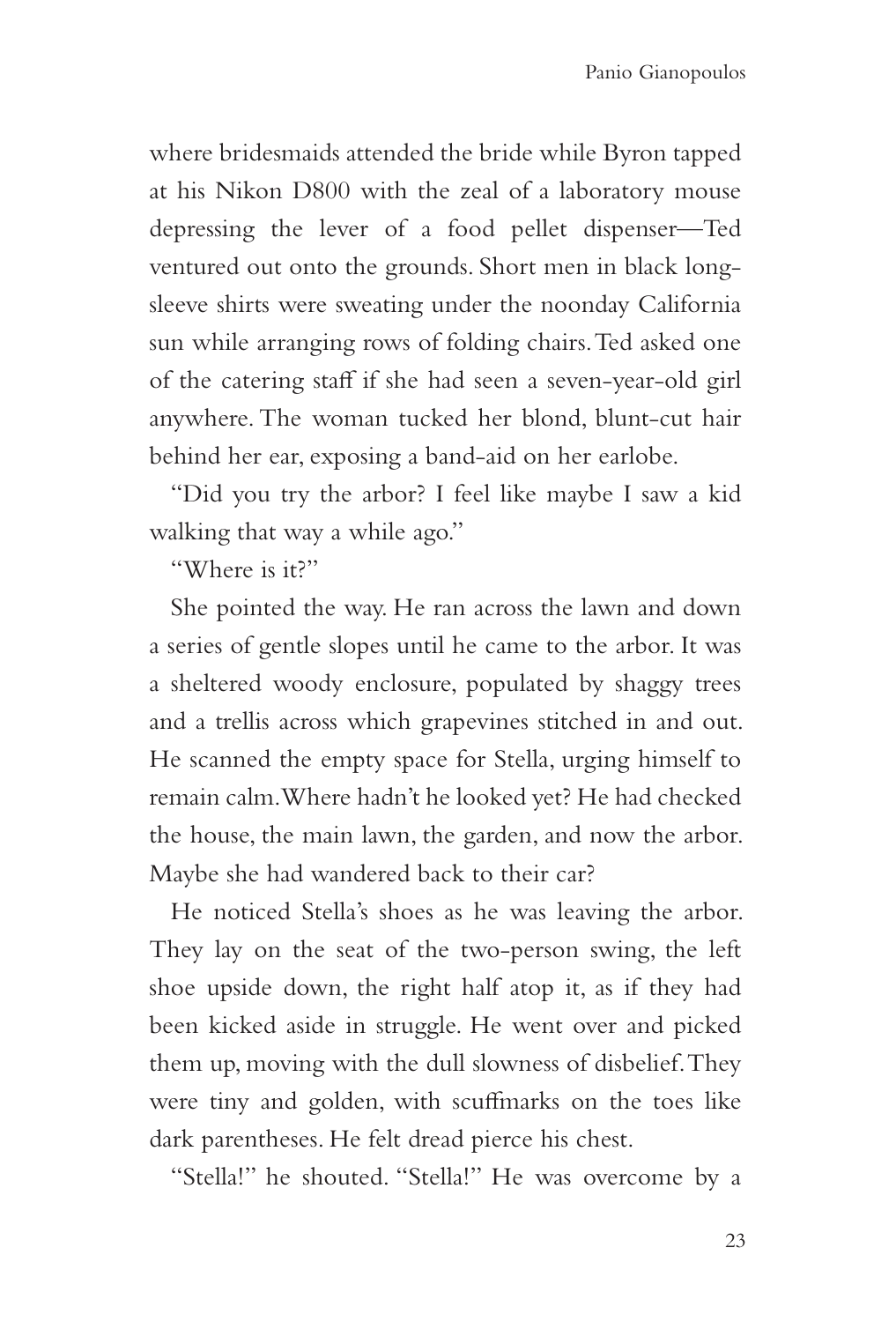frenzied incredulity that he had waited this long to call out for her. What if, in his discretion, he had squandered his one chance to find her? How could he have let himself be silenced by worries about work in the face of a loss that obliterated meaning? He flung aside the swing in grief. The suspension chain cracked against the trunk of the adjacent mulberry tree as he screamed his daughter's name again.

"Daddy?"

He froze. "Stella! Where are you?" He brought his hand up to his ear, straining to hear above the clanging contractions of the swing's recovery.

"I'm right here."

He followed her small bright voice to the mulberry tree. She sat fifteen feet above him, suspended in a tangle of branches and green leaves.

"Stella! What are you doing up there?"

"I was bored."

"That doesn't mean you can just . . . you need to . . . you can't leave without telling me where you're going."

"You said not to interrupt you if you're working."

He understood then that it had been a ploy of sorts, but his emotions, heated and overpowering, were on a ten second lag behind his intellect, and he was still experiencing that first explosion of relief to find her unharmed. Lightheaded with gratitude, he promised her that next Saturday, he would take her wherever she wanted.

"You mean it?"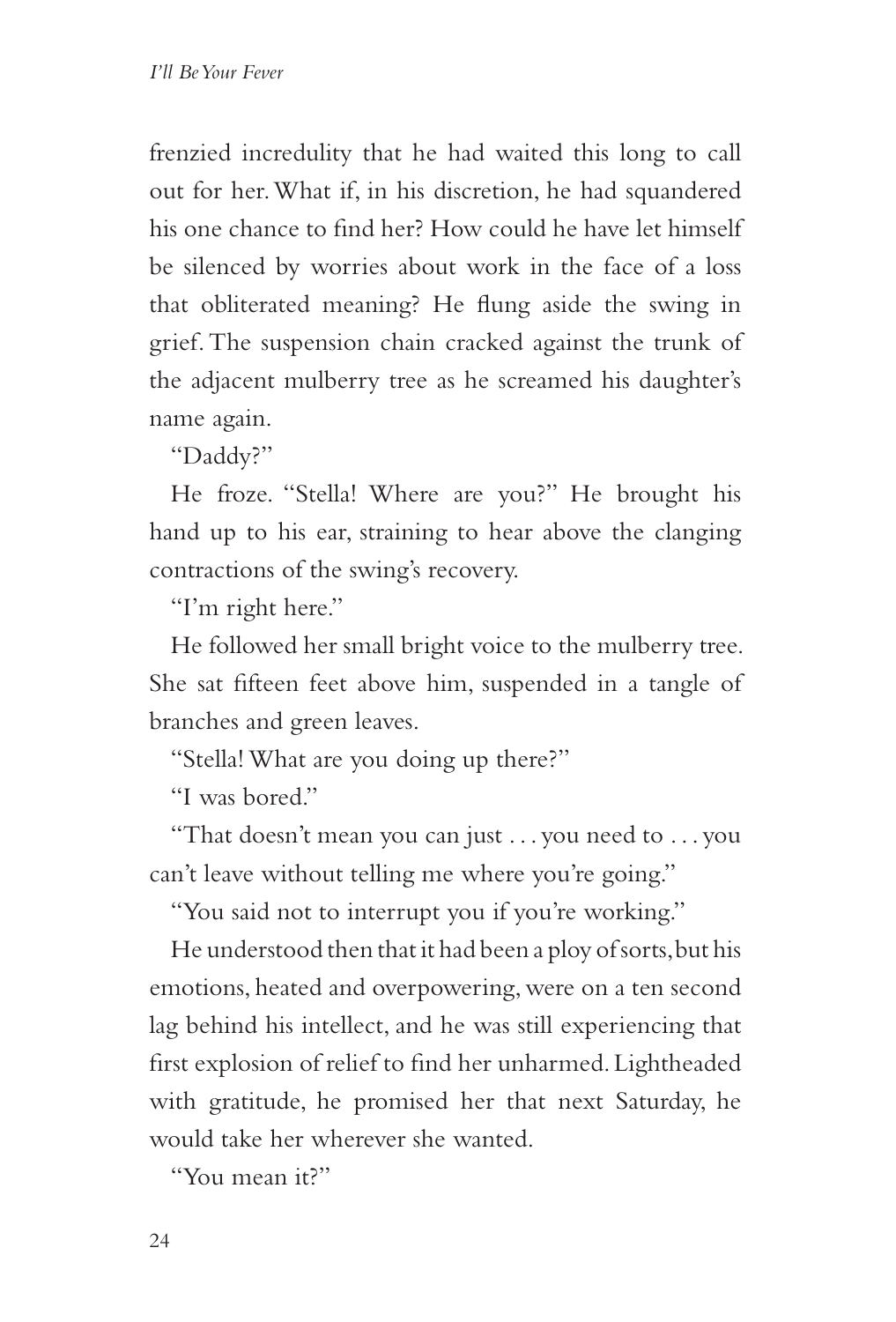"Yes," he laughed, generosity spilling out of him. "Now come down"

Leaves flurried toward the ground as Stella hurtled from branch to branch, descending with such speed that within seconds she was standing on the grass in front of him, barefoot and out of breath.

"School camping trip!" she screamed.

"Wait . . . " Ted said, but it was too late. Already Stella was pulling him by the hand, up the hill towards the house, where young men waited for him to document the time when their lives had been lived beautifully, easily, and happily, without trouble or compromise.

TED NOTICED MARIA RUSSELL the moment they entered the campground. She was standing beside the western wall of the main office, her eyes shut against the shower of steady April sunlight. Although her long red hair was distinctive, what made her immediately recognizable among the dozens of anonymous parents from Stella's school was the cigarette in her hand. Parenting was a world of reformed and closet smokers, and Maria's refusal to hide was almost unimaginable.

"What's that smell?" Stella asked, as Ted pulled the car into the visitor lot. Her nose twitched at the cigarette smoke.

"Gasoline."

"What kind of gasoline?" She spoke without looking at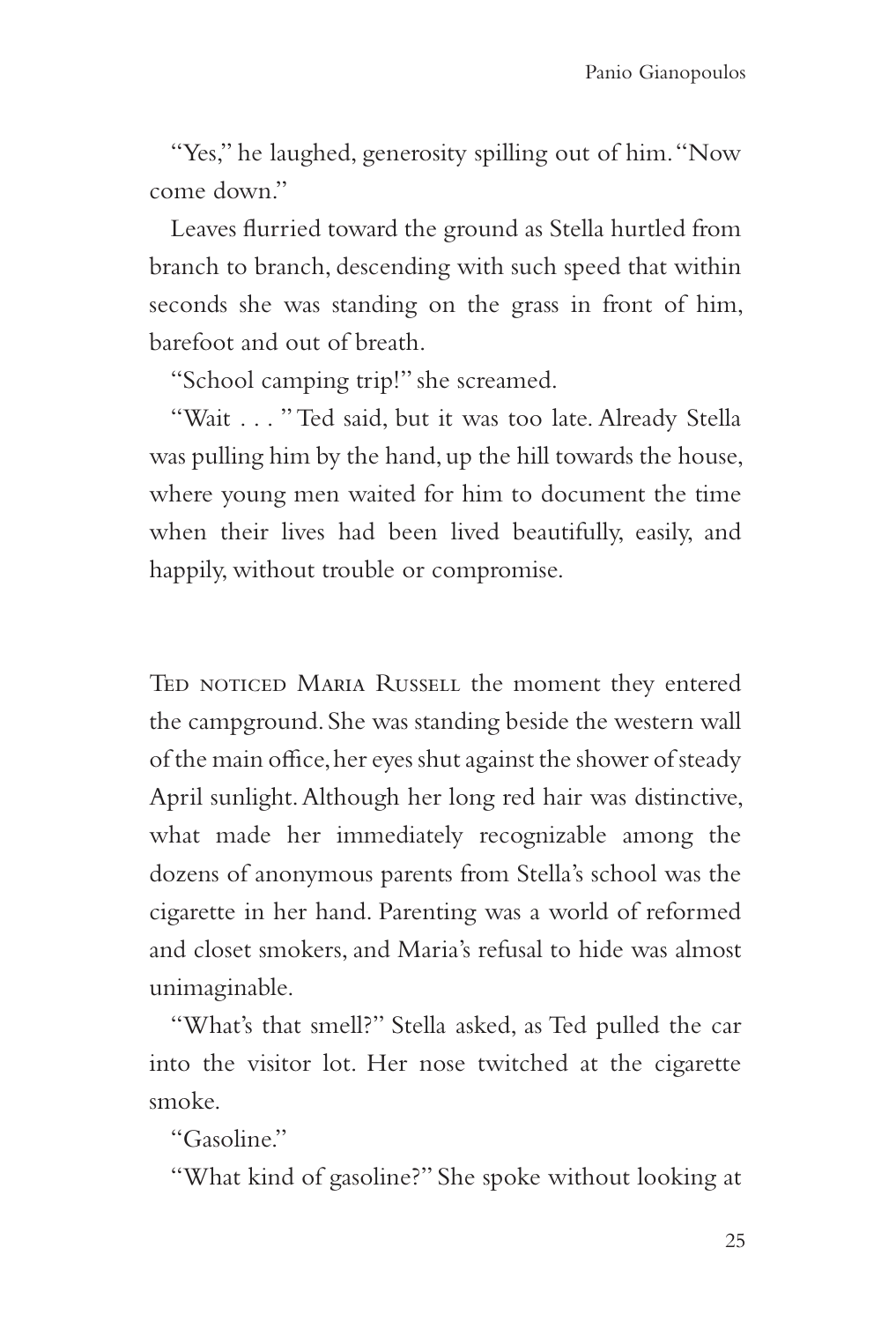him, transfixed by the game on his phone. He didn't mind her distractedness as it made it easier to lie to her.

"Lawn mower gasoline," he said, and rolled up the windows.

"Smart bombs! Here we go," she said, rapidly tapping at the screen.

"I'll be right back," Ted said. "I need to check us in."

Stella shifted her hips in the passenger seat, scowling at the events on screen. She stomped her bare feet against the dashboard but then, abruptly, smiled. "Yeah! Ha ha! Do you guys like to get killed? Because I like killing you."

Ted closed the car door behind him and followed the gravel path up toward the main office. To avoid legal issues, the camping trip was classified as an unofficial school event, but it had the attendance of an official one, and families from Stella's school nearly took over the threehundred-acre campground for the weekend. Ted nodded at a familiar-looking middle-aged couple as they exited the main office, then stood in line behind a man wearing a biking helmet large enough to protect the skull of a bull elephant. The office had either been a stylish hunting cabin once, or renovated to resemble one; it was unclear whether the upscale resort had originated in luxury or been upgraded to appeal to wealthy Southern California campers who demanded smartly furnished cabins, a heated swimming pool, and a mini-market with organic produce. Ted handed over his credit card with the usual trepidation. He could not afford this weekend, but the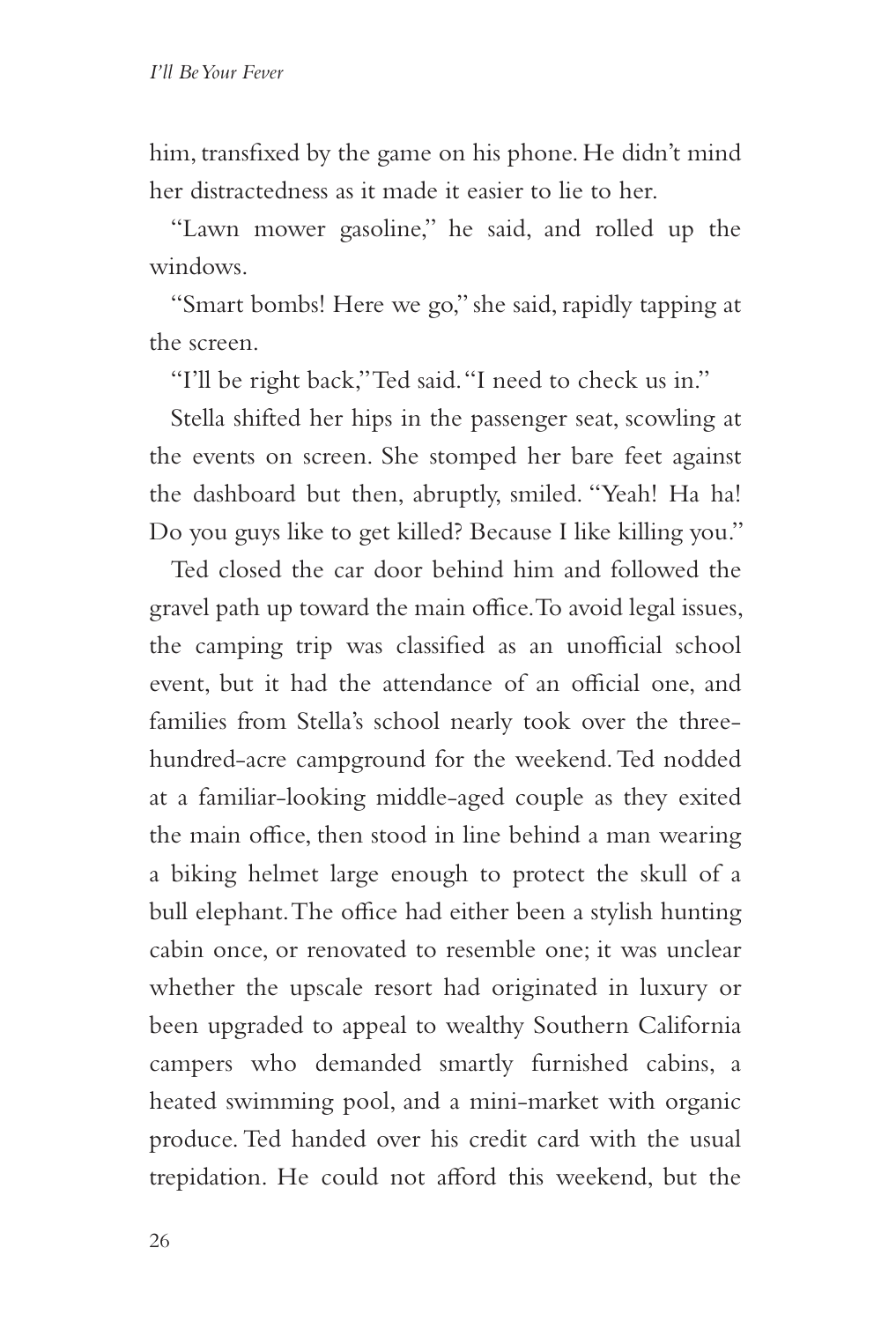thought of disappointing Stella—who had missed the previous two annual trips—had convinced him to follow through on his promise. Though she was only seven years old, she had already remarked upon the difference in her life from those of her classmates, children who did not need to win a district lottery to attend the charter school because their parents could afford the grand mortgages in their affluent neighborhoods. They had been discreet comments, curious rather than critical, observations about swimming pools and backyard trampolines, horseriding lessons and men hired to walk dogs. While Ted did not get the sense that his daughter felt any real deprivation, he knew that her disappointment was on the horizon, six or seven years off, when the choices a parent has made become evident, and all that was once in the background, the blurry world of adulthood, sharpens fitfully, puzzlingly, and distressingly into the foreground.

On his way back to the car he came across Maria again. She had stepped off the path and was crouched above a pile of leaves, pointing her phone at it. She moved the device with exactitude, as if slotting it into an opening. From the inelegant splay of her hips as she straddled her subject he understood that she thought she was alone. It was a temptation, this discovery of privacy, and whereas years ago he would have watched as long as permitted, even captured it himself, now he gently scuffed the gravel with his heel. Maria did not change position—she expressed no noticeable recognition of having heard him—but a change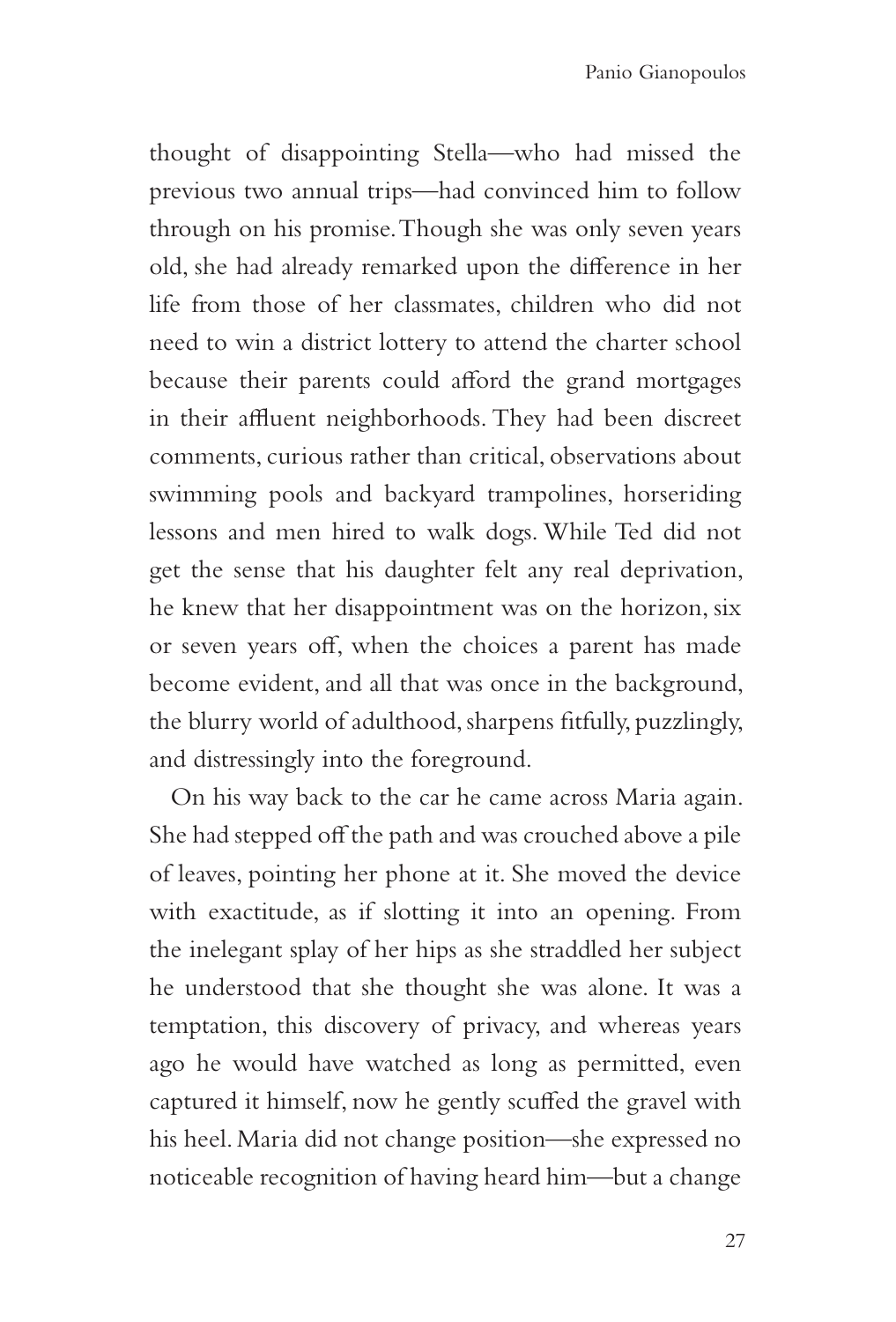came over her, subtle yet unmistakable, as if the light had shifted in a room. She remained where she was but they both knew. It was a performance now.

"What area did you get assigned?" she said, standing up and sliding her phone into the back pocket of her jeans.

"I'm not sure." He unfolded the photocopied map given to him, along with a parking pass and the key, and searched for the highlighted swatch. "P."

"P? There's a P?"

"Here," he said, and held out the map.

She took it. Her hands were elegant, with slim ringless fingers and prominent white moons on the nail beds. She ran her index finger along the edge of the map. "That's the . . . yurt section?"

"I reserved last minute," Ted said apologetically, though the assignment had less to do with belatedness than with expense, its rate half of the cabins.

"I've always wondered about them. There's only a few and no one ever tries them." She surrendered the map. "I'm Maria, by the way."

"Ted. We met before actually."

"I wasn't sure if you remembered. There's a lot of parents."

"You're the smoker," he said.

She smiled. "Just the way a girl wants to be remembered."

"Better than being the yurt guy."

A second before the collision he heard the whirring thrum of corduroy pant legs rubbing together, but the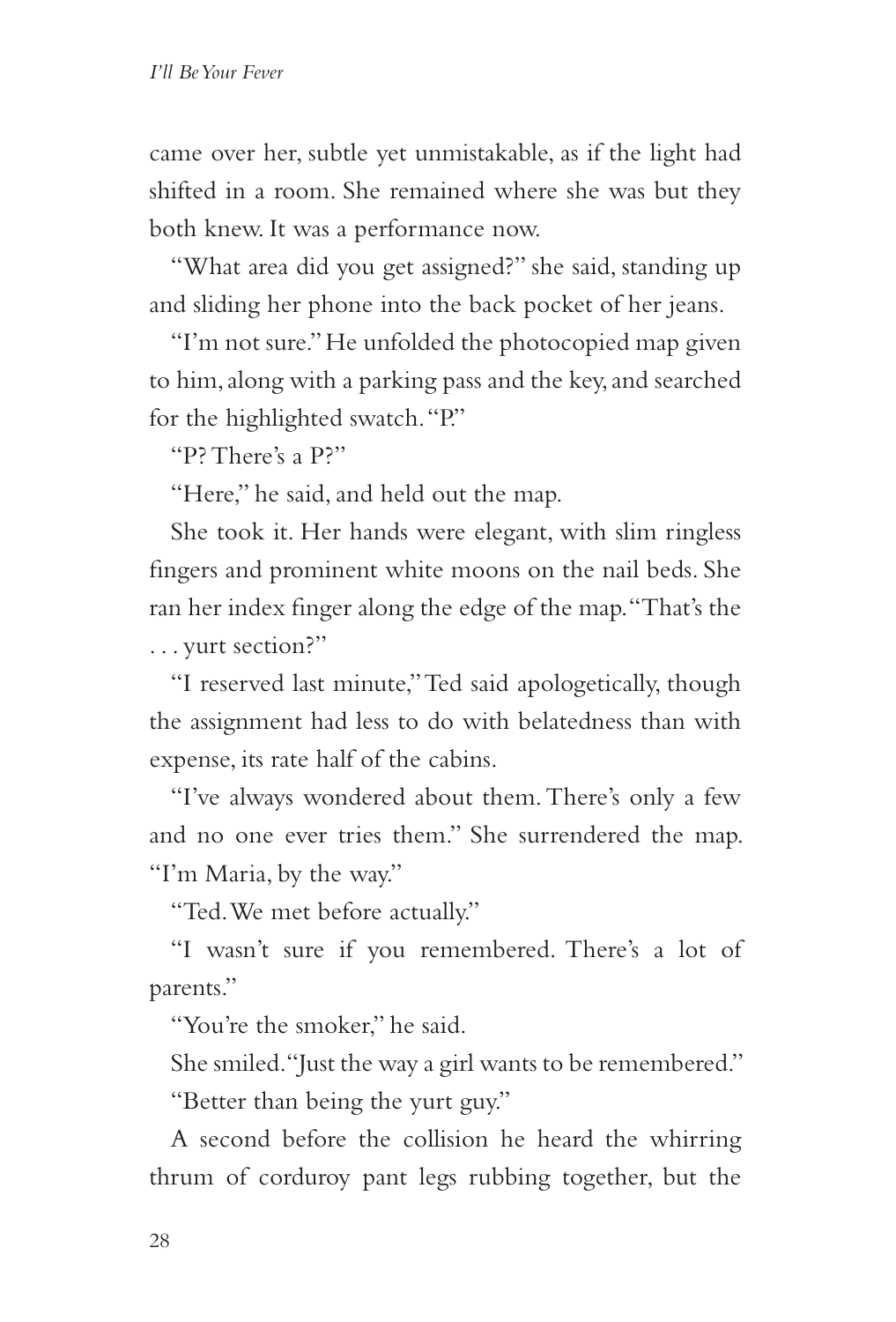familiar sound was so out of place as to be unrecognizable, and consequently Ted failed to heed the warning. Stella slammed into him with her arms outflung and her head tucked to the side. Ted staggered forward, almost falling into Maria.

"You left me in the car!"

"Stella!" he shouted, reaching down to break her grip. He turned and hoisted her into the air by the armpits, as if she were a cat. She swung her hips forward and hooked her heels around his back, pulling him toward her.

"I looked up and you were gone!"

"I told you I was checking us in," he said.

"You should have taken me with you."

"Stella honey, it was for five minutes. I could see the car the whole time"

This seemed to calm her. She went limp in his arms, and he set her down on the ground. She rested the side of her head against his hip and glared up at Maria.

"Are you the gardener?"

"I'm Allison's mom," Maria said. "Do you know Allison? She's in third grade, in Mrs. Dickinson's class."

Stella shook her head.

"She's at the play structure with some of her friends from school. They're having a lot of fun. It's section D. Do you want me to show you on the map where that is?"

"No," Stella replied.

Maria laughed. "I should head back anyway. See you guys at dinner."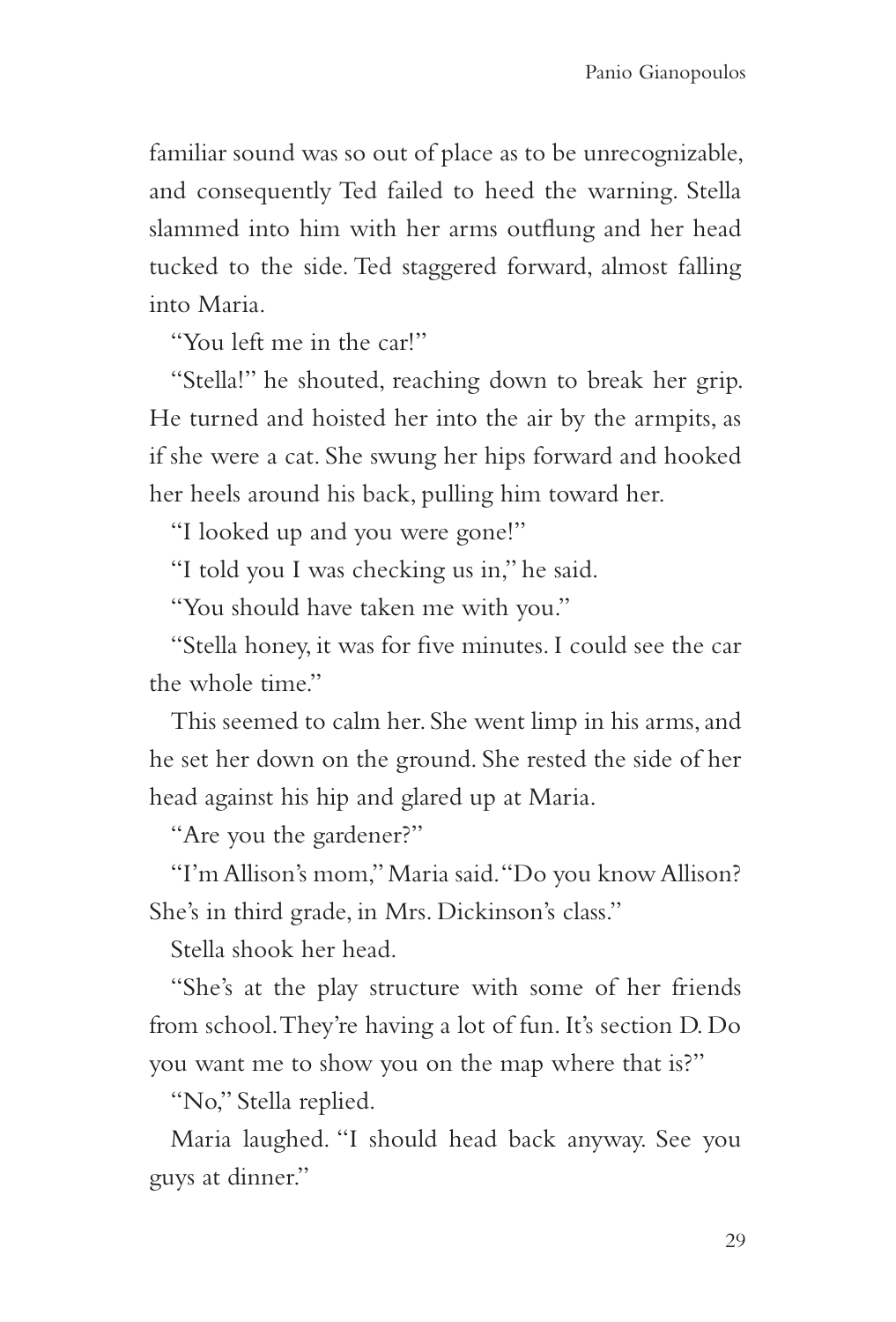As he drove through the resort, Ted honked before every turn, scattering startled children to the sides of the road. Outside of the cabins, families unloaded their cars. Mothers carried pillows and blankets and backpacks, while fathers unhitched bicycles and requisitioned neighbors to help them with the heavy coolers, lifting them in pairs like pallbearers. When the cabins had concluded, a brief meadow followed, and then the yurts appeared, conical and white, arranged on alternating sides of a garrulous brook.

"A teepee!" Stella screamed. He winced at her shriek—a dull headache had set in halfway through the drive—but he was grateful for her enthusiasm. Inside the yurt, while Ted unpacked, Stella ran her hands back and forth along the canvas walls like a harpist. "Let's go to the river!" she shouted.

"Why don't you head down to the playground instead," Ted said. He removed his laptop from its sleeve and plugged the cord into an outlet, then lay with his computer on the firm, tobacco-colored bed. It was a small but beautiful space, and in its simplicity it possessed the endearing confidence of a woman as she walks naked out of the bedroom at night to get a glass of water.

"But the river's so close," Stella said. "It's right outside."

"Stella, I have work to do." He had planned on Photoshopping a series of overdue headshots while Stella was running around with friends.

"It'll be fun," Stella said. "We can be pirates."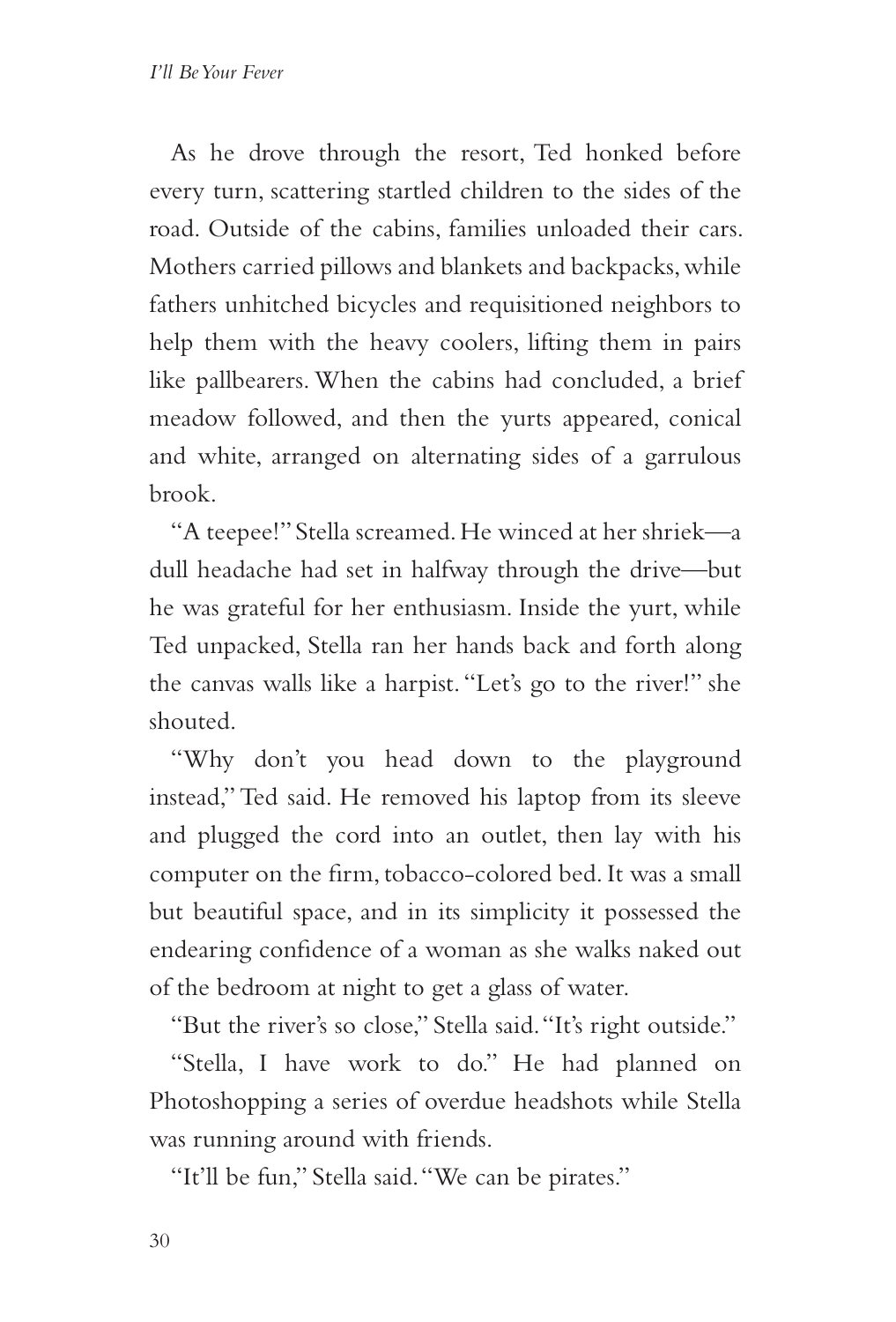"All of your friends are here."

"But I want to play with you."

"We came here so you could spend time with your friends, not with me."

"Please? Just for a little bit? Just fifteen minutes."

"I have work—"

"Fifteen minutes and then I'll leave you alone. I won't bother you again."

"I can't just—"

"Ten minutes."

"It's important that I—"

"I'm important too."

"Yeah, but—"

"Five minutes. Okay? What's five minutes?"

He hesitated. It was only for a moment, but a single second of indecisiveness was all it took with Stella. She rushed over and flung herself into his arms. Laughing with triumph, she burrowed her forehead happily into his right eye socket. He put his hands up, shielding himself from the frizzy spurs of her hair as she howled with excitement. Her pleasure was overwhelming, rampant, irresistible; it had the potency of righteousness, the conviction of success.

An hour later, while following Stella in a complex hopscotch sequence across the brook, Ted slipped on a stone. He spun and fell on his side with a thud, his shin crashing into a rotted log. He lay in the brook, stunned, as the cold water ran over his body. From the shell of the split log, a column of black ants streamed toward the bank.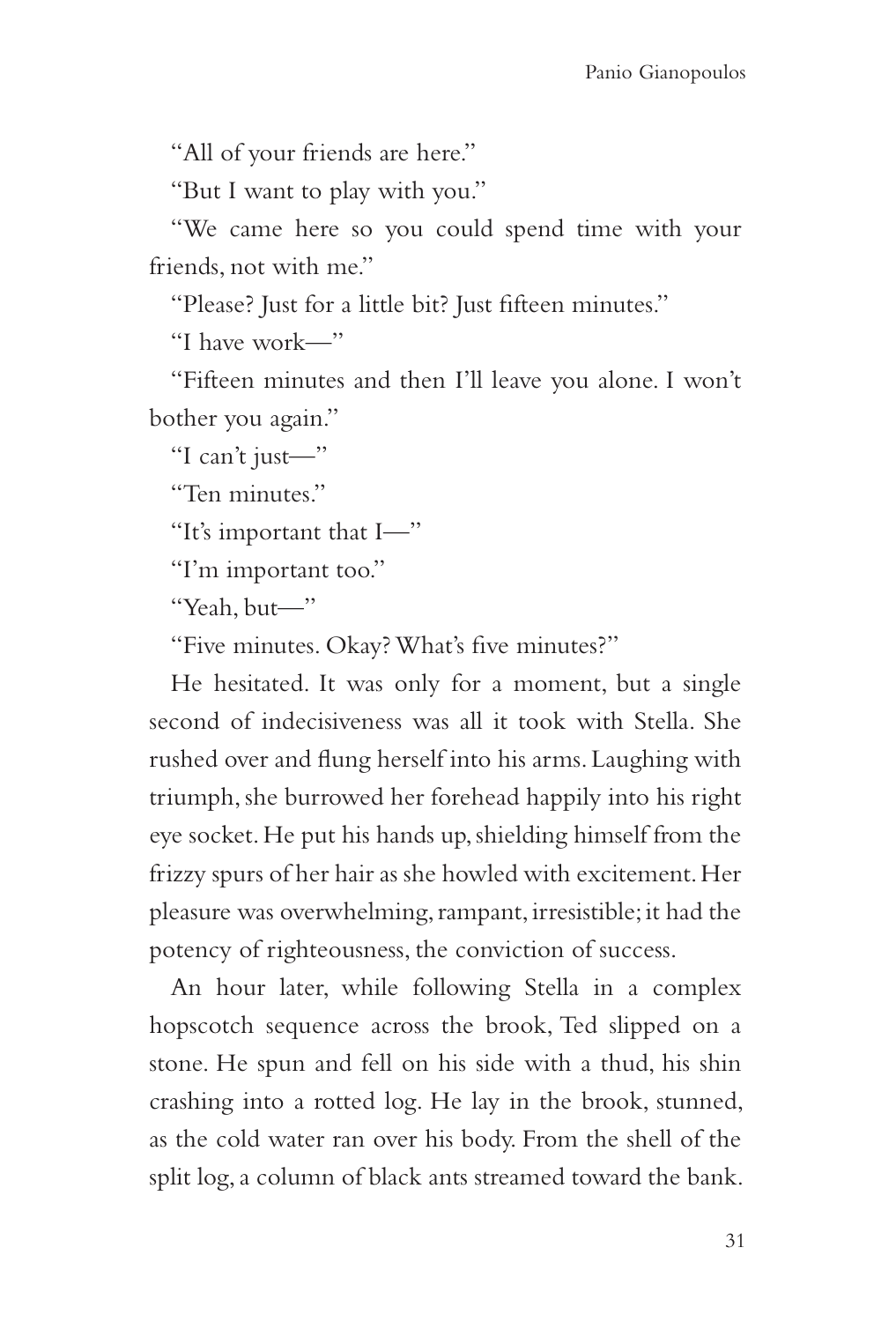He dragged himself out of the water and staggered back toward their yurt to change into dry clothes. Stella walked a few feet behind him, apologizing. "It's not your fault," he told her. He was angry with himself, both for his clumsiness and his relentless capitulation, and it kept him from issuing a convincing reassurance. How had he ended up here?

They arrived early for dinner, overestimating how long the walk to the picnic site would take. The sun was going down. A few parents were drinking wine out of coffee mugs while the caterers set up the buffet. Ted's headache had worsened. The pain from his shin and hip seemed to be radiating outward throughout his body: his back, his shoulders, even his throat had begun to hurt. He huddled on the edge of a picnic table bench, watching Stella play in the nearby clearing with her friends. Their games were continuous, elastic, unvictoried. When a man rang a bell to announce that the buffet was ready, the children looked over but did not stop what they were doing.

He ran into Maria at the dessert table. She was wearing glasses with a prominent curve at the top outer edge. She held a plastic plate with chocolate chip cookies in each hand and was balancing a third plate on her forearm like a waitress. The smell of cigarette smoke clung to her, a bitter yet pleasant odor that made him think of midnight and youth and redeemable mistakes.

"It's for the table," she said. "They're not all for me." "Didn't see a thing."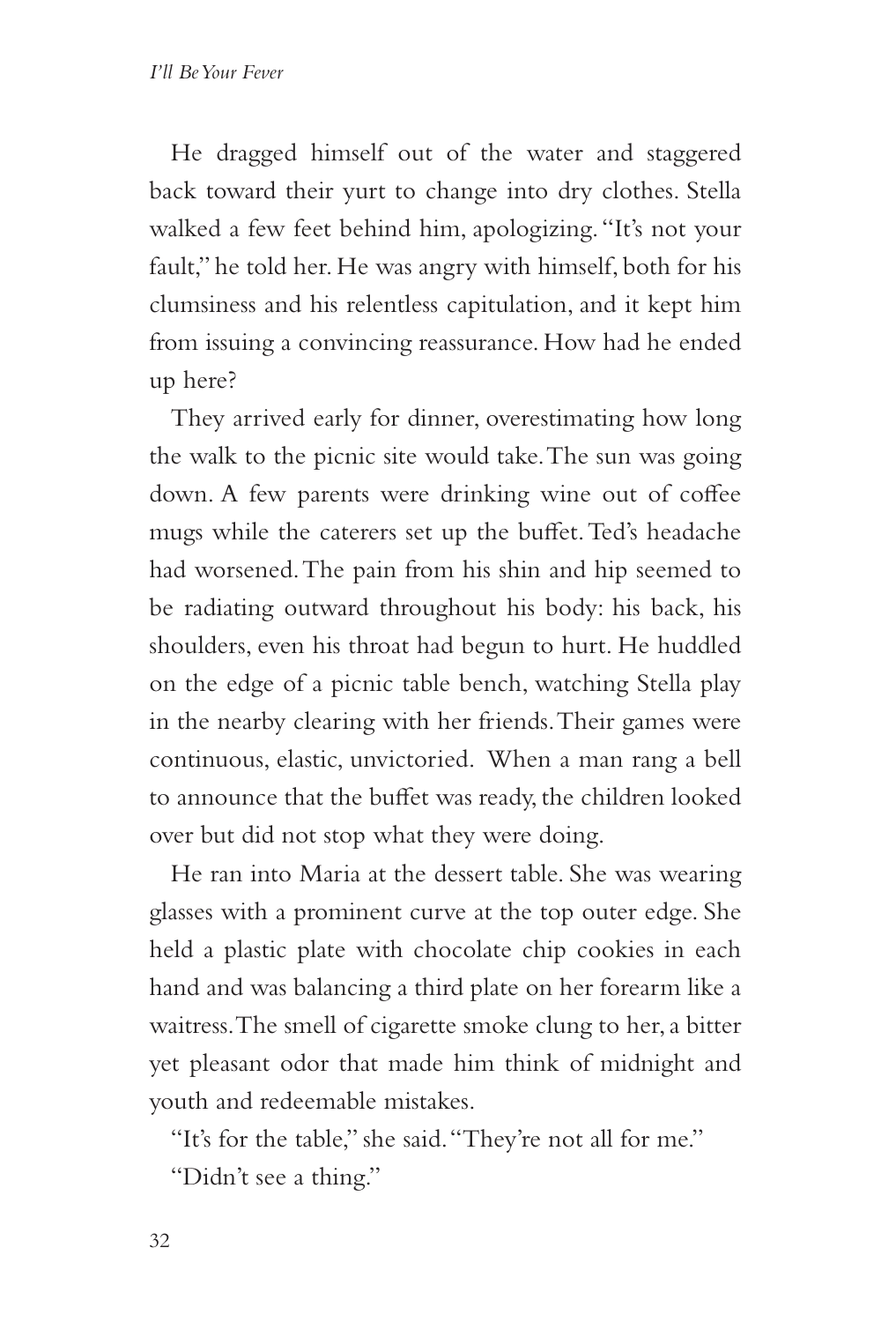"I like your enabling," she said. "Come hang out with us. Unless you're still eating?"

He joined her table, seating himself between Maria and a lean brunette pouring red wine into cups. It was a small, rowdy group, possessing the happy unruliness of parents who are getting drunk with their children safely nearby. Jeff and Paul, whose adopted son was in Stella's class, talked about how their son had once required his babysitter to watch him go to the bathroom.

"It was the only way he'd poop," Jeff said.

"I mean only way," Paul said.

"And so I tell him, 'You need to get over it,'" Jeff said. "'Because this habit's going to get a lot more expensive when you're thirty-five.'"

They drank and told stories of the absurd indignations, negotiations, and humiliations of parenthood. Their own childhoods had been ruled by decree, and now that it was their reign, they had forsworn autocracies, choosing instead to govern sassy republics rife with lobbying and strikes. The sleeves of Maria's sweater had a hole for her thumbs and when she laughed, she brought her hands up to her mouth, resting her exposed thumbs under her chin. The lean brunette poured Ted more wine. He was enjoying himself, despite the ache spreading throughout his body, and when the bonfire was lit and everyone left the table to toast s'mores, he followed Maria to the edge of the woods. She lit a cigarette and tilted her head back slightly before exhaling upward into the night.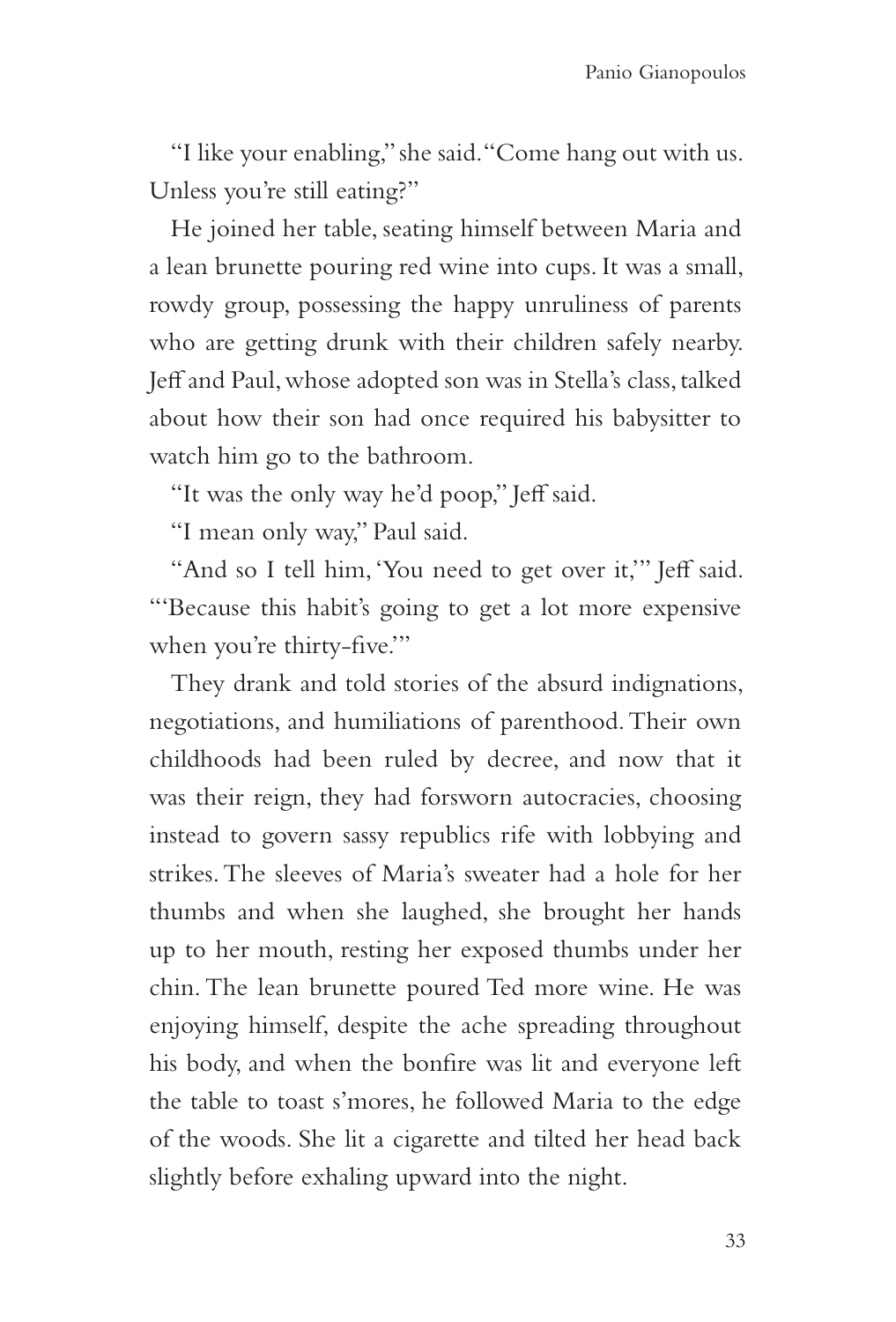"Do you want one?" she said, reaching into her purse. Ted hesitated. "No," he said.

She kept her hand where it was. "Are you sure? Because that's the yessiest no I've ever heard."

"Just one," he said.

He leaned into her cupped hands as she lit the cigarette for him. He hadn't smoked since Stella was a toddler, and the easy, familiar flush of pleasure inspired alternating waves of comfort and guilt.

It was dark on the border of the clearing, and the trees further shadowed their bodies. To the children swarming around the bonfire he was almost invisible. Ted craned his head forward, squinting out toward the distant fire, then retreated a step.

"I can't tell if you're hiding or trying to get caught," Maria said.

Ted shrugged. "Stella just . . . likes to know where I am."

Maria drew on her cigarette. She held it on the right side of her mouth, as if she were kissing the corner of someone's lips.

"So where are you?" she said.

HE WOKE IN the middle of the night in panic. He threw off the blanket and lurched out of the yurt. He was drenched in sweat. His thighs shook. He made it three steps toward the communal toilet before his stomach cramped and dragged him to the ground. On his hands and knees, he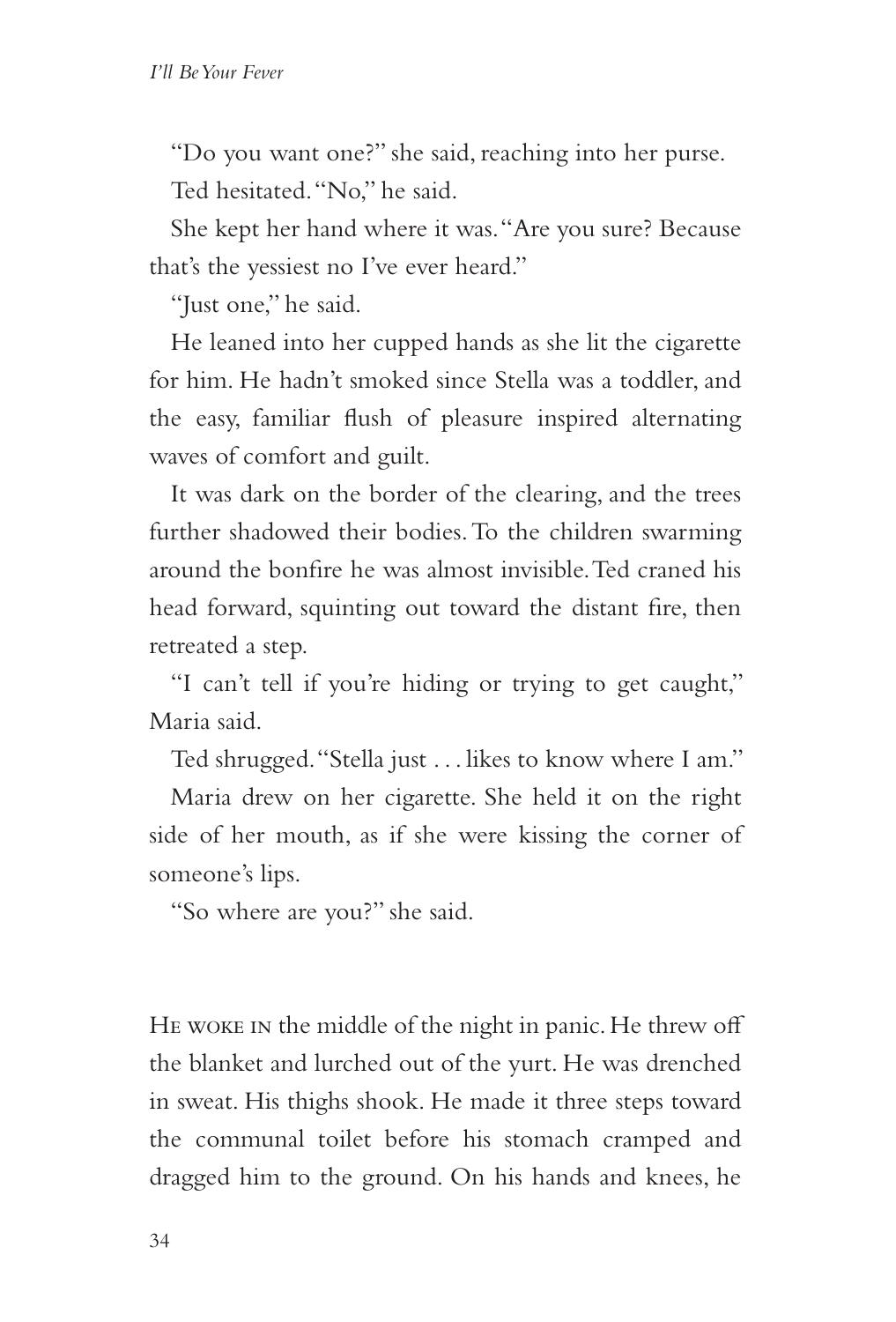vomited red wine in a burst of explosive hot splashes. Then he felt hard dirt on his left cheek. He understood that he was lying down. The fact seemed irrelevant, as if it were happening to a stranger. It was cold, and dark, and he remained where he was, unwilling to move, until he heard Stella's scared voice calling for him from inside the yurt.

Forcing himself upright, he staggered back to the entrance. "I'm right here," he mumbled. He shut the door and swayed across the floor. He tried to strip the sweatsoaked sheets but his fingers kept slipping on the elastic. It was an impossible effort. He gave up, passing out on the half-exposed mattress.

When he woke again, he was shivering violently. A terrible cold had seized him. His entire body trembled in response. It was like being shaken in a giant fist. Above him, through the domed skylight, the sun was blazing helplessly. He reached for the blanket and pulled it across his chest. The simple movement exhausted him. Whatever had claimed him in the middle of the night had redoubled its attack.

Stella padded across the floor. He couldn't see her, but he could hear her beside him, shifting her weight from one foot to the other.

He did not realize he had fallen asleep again until he reopened his eyes to dimness. The sun had moved from overhead, and the light now entering was dull from the touch of clouds. Despite this, his body was inflamed. Sweat slicked his skin. His tee shirt was soaked. He struggled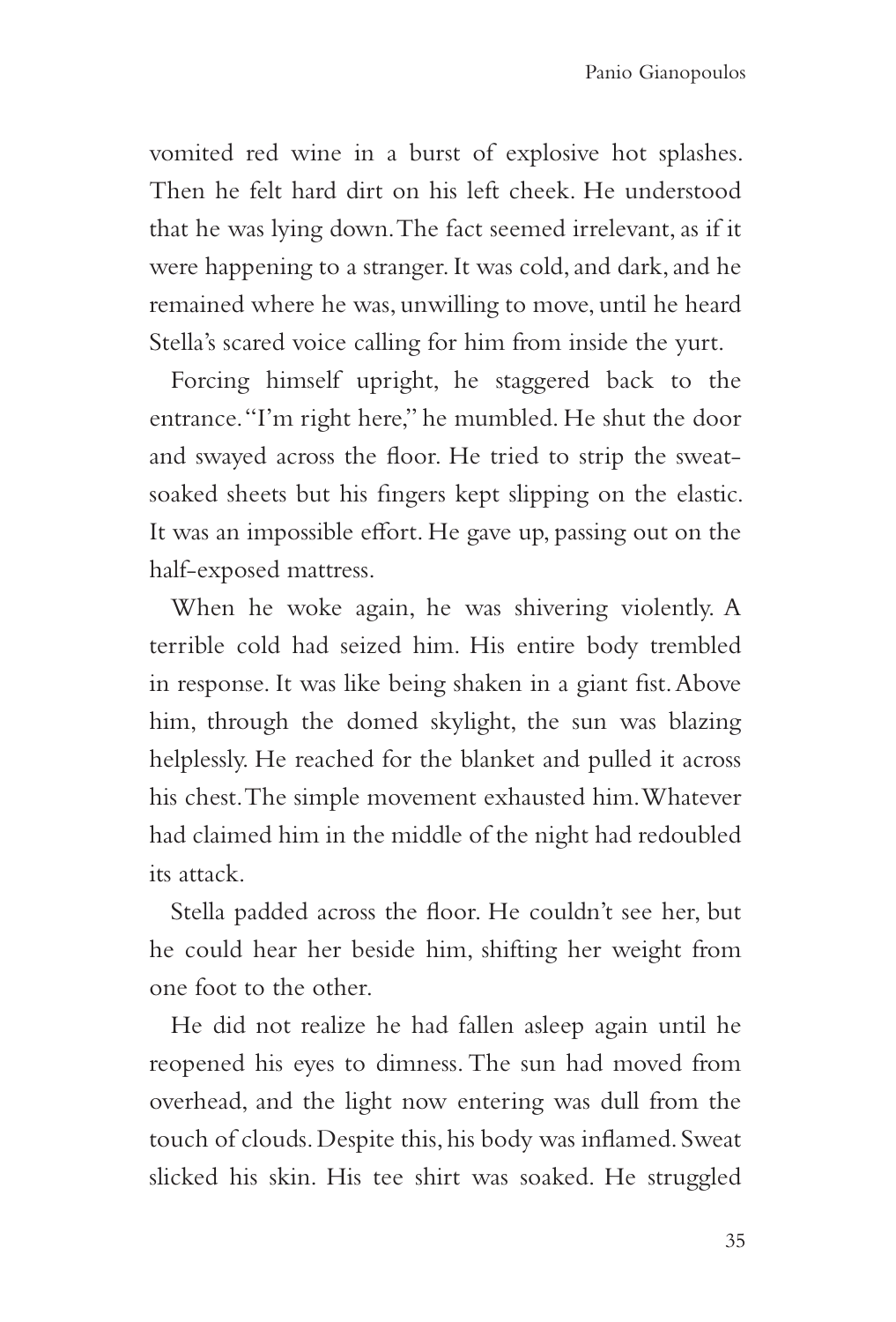to kick aside the blanket and the tangled sheets, weakly cycling his legs. The air felt cool on his bare feet and shins, a brief, insufficient mercy.

He sat up slowly. Stella lay curled at the foot of the bed with his phone.

"You should get some breakfast," he croaked.

"It's too late," Stella said.

"What time is it?"

"One thirty-seven."

Ted struggled to inhale. His breathing felt woolen and labored, as if strands of yarn, rather than air, were being pulled through his lungs. He knew that his illness had nothing to do with last night, but with his child neglected all day, he couldn't help but feel ashamed of his brief pursuit of pleasure.

"They serve lunch until two," he said.

Stella didn't answer him.

"It's just down the path." He coughed, grimacing. "Same place as last night."

"I'm not hungry."

"You need to eat."

"Don't want to go."

"Please," he croaked. "You need to eat."

"I want to stay here with you."

She crawled up the bed and nosed against him, rubbing her forehead against the side of his neck and along his clammy cheek. He tried to turn away but she pursued him, burrowing into his eye socket. He raised his hand and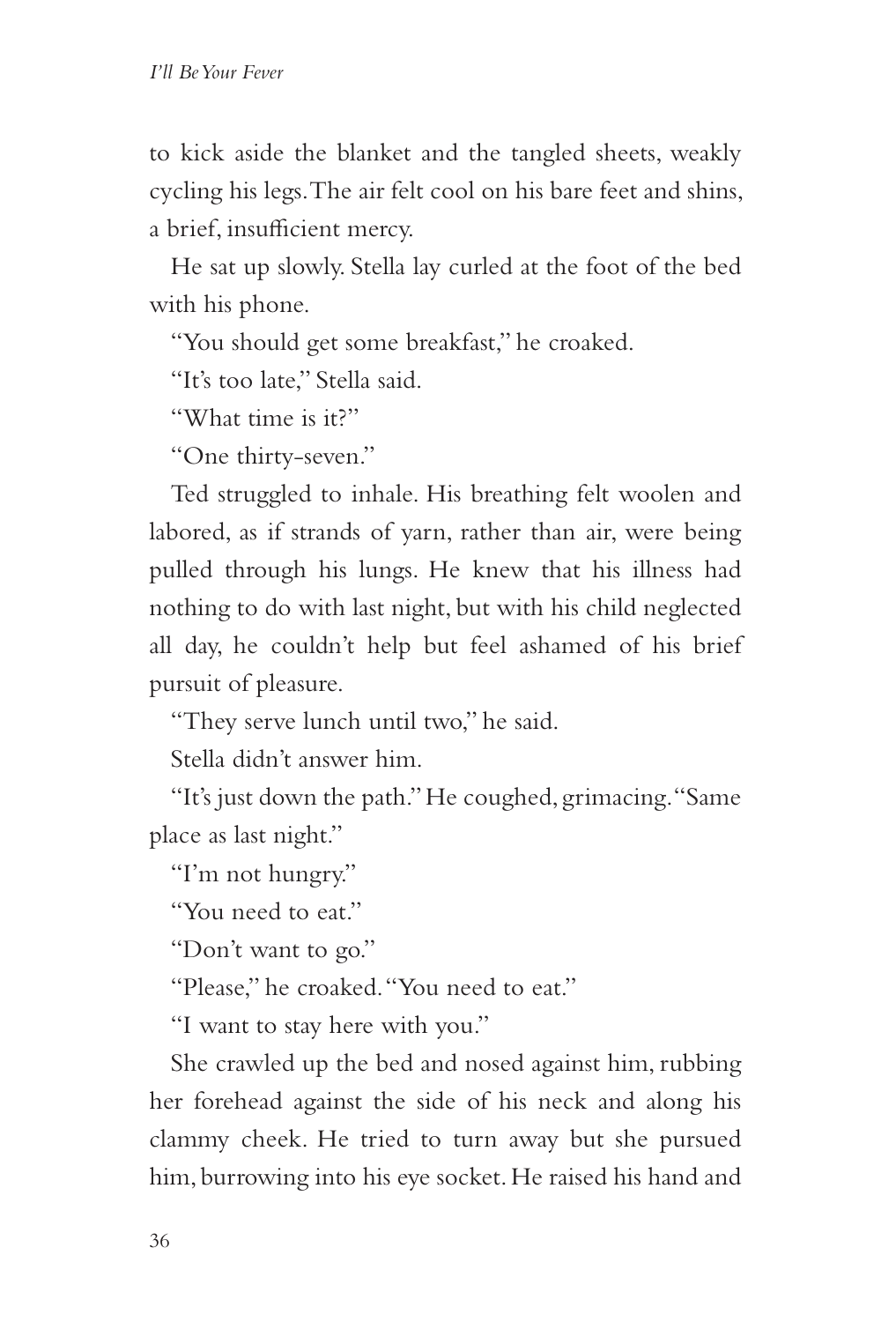weakly pushed at her chin.

"Don't. You'll get sick."

"I don't care"

"Stella," he said, "I have a fever."

She smiled. "I'll be your fever."

The heat of her body against his felt oppressive. Bunching the disheveled sheets around her like the petals of a flower, she gazed affectionately down at him.

He was trapped. She was everything he had tried to avoid in love, he understood in dismay, every woman he had spent his twenties and thirties bewildering, disappointing, and then fleeing; all of the possessiveness and covetousness, the neediness and stubbornness had been incarnated in his tiny, demanding daughter. And Stella was inescapable. He was fettered to her. She was the one lover he could not evade.

It was his fault, he thought, as she fussily tucked a pillow behind their backs. He had made her like this. He had loved grandly and attentively, while covertly reserving a small part of himself for dissent. It was this secret share where his unhappiness and resentment resided, where he fantasized of freedom, a life that once again belonged only to himself, that she had learned to detect. Or perhaps she had known of it all along. From the moment that his daughter could speak, what had she been saying except *Wait for me, Stay with me, Don't go*. Alone except for her father, she was even more attuned to his silent longings for escape than the women who had preceded her.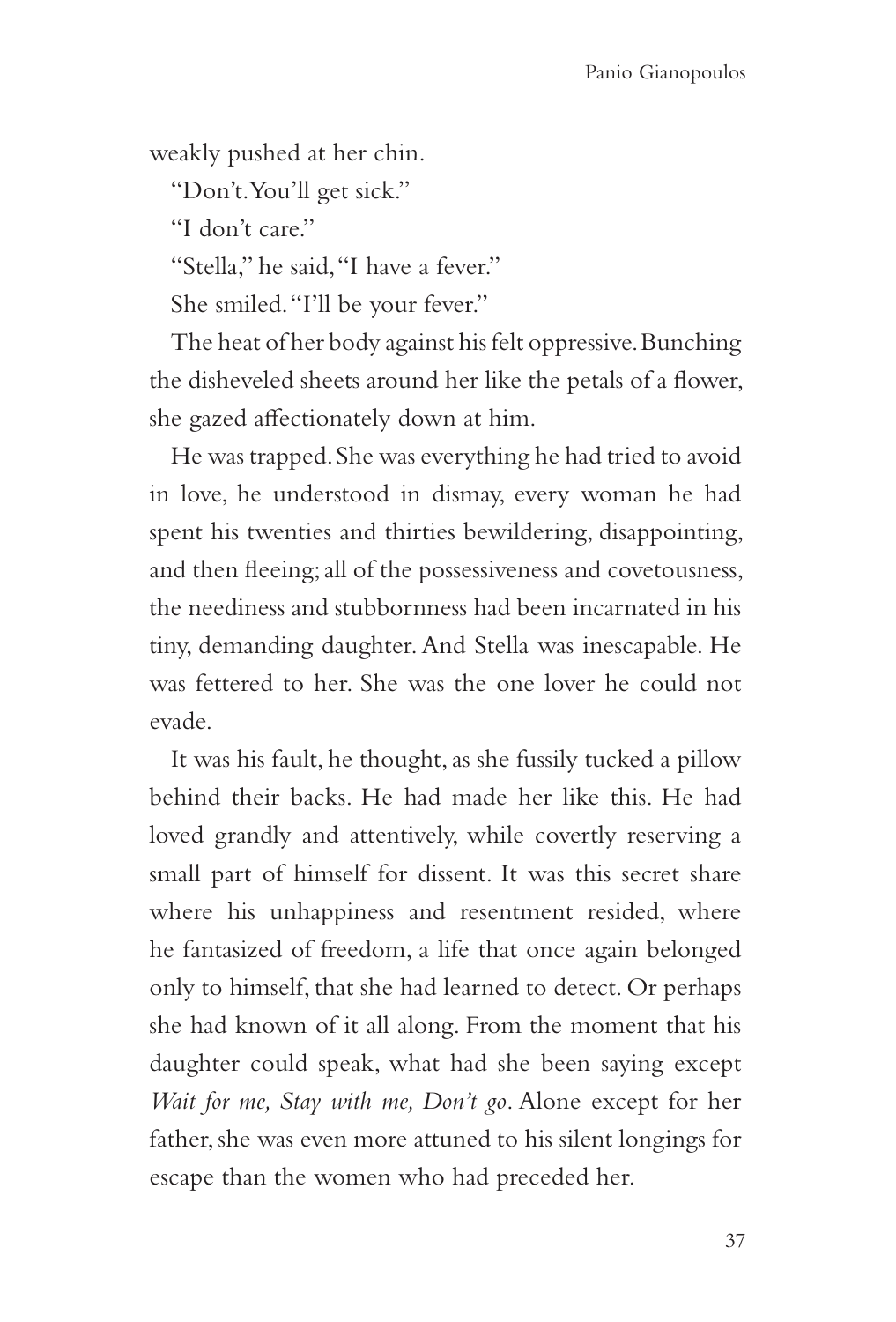A flock of noisy sparrows glided above the skylight. They both turned their heads to watch, but the birds flew out of view in an instant, already memories.

"I'm sorry," Ted said.

"It's okay. Just dumb birds."

"No, for—if you ever thought I wanted to leave you. I'm sorry. It's not true."

Stella wound part of the blanket around her hand. "It would be easier for you."

"Still wouldn't want it. I'd miss you—" A ragged coughing fit interrupted him. "—too much."

Stella unwound the upper strip of blanket and flattened it along the bed with both hands. She kneaded it in silence. There was in the expression of her scrunched-up nose an unknown consideration, but a second, more severe coughing fit gripped him, and the brutality of the spasms curtailed whatever assurance or investigation would have come next. He felt his strength ebb, flowing away from him with a tender yielding menace.

He woke in darkness, blinking up at the skylight. Night had fallen. Stars flung down their light from impossible distances.

"Stella?" he whispered. "You okay?"

A woman switched on the bedside lamp. Out of the periphery of his dull gaze, he recognized the curve of Maria's glasses. She sat along the side of the bed, a half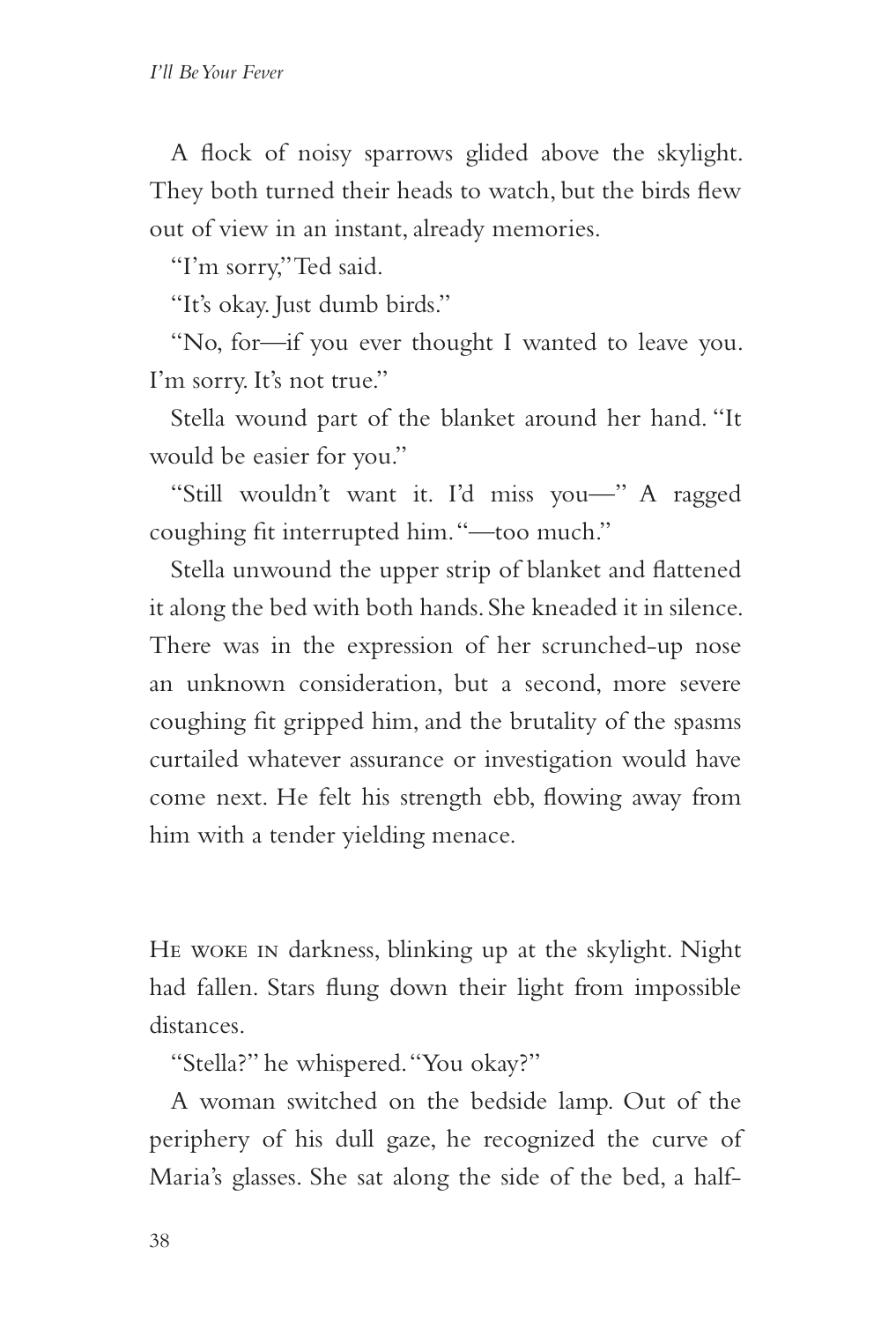peeled orange in her palm. The fragrance of the citrus rind clung to her, binding with the scent of tobacco.

"She's getting dinner with Allison and some other kids," Maria said. "Jeff and Paul are keeping an eye on her."

"How did you . . . is this . . . "

"If it were a dream, I'd be skinnier." She pressed her hand to his forehead. "Stella came and found me."

She set down the half-naked orange and retrieved her purse. She removed a travel-sized packet of acetaminophen and tore it open with her teeth.

"Thanks," he murmured, as she offered him two white tablets. He swallowed them with water from a bottle that she held against his lips.

"You could have let someone know what was going on."

"No phone service." He coughed as one of the tablets caught in his throat.

"Because that's really what held you back," she said.

He laughed dimly. His body still ached—his skull, his back, his chest, his limbs, even his skin somehow hurt but after a few minutes, the medicine began to take effect, and a slight yet hopeful restlessness returned to him. He sat up in bed, propped against the pillows, while Maria prepared him a plate of saltines and orange segments.

He was chewing with quiet deliberation when Stella pushed open the door, followed by a young girl with a dark ponytail.

"Look who's up," Ted said.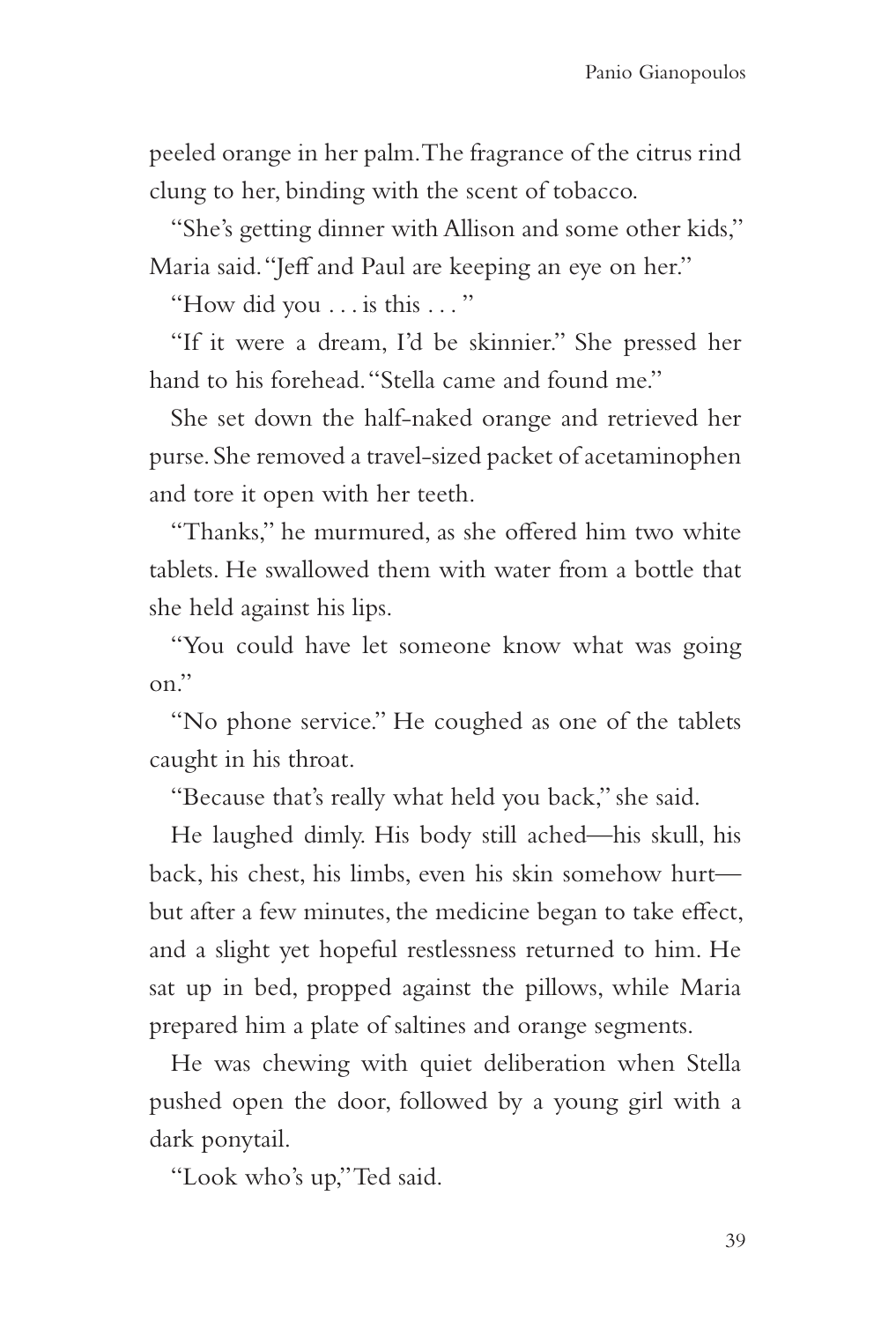Stella ran over to the bed, knocking the plate onto his lap as she mashed herself against him. "Someone brought fireworks," she told him in a rush. "They weren't supposed to but they brought them anyway. Then the ranger came. He drove a truck with a siren and he had a dog with him. No one got arrested," she concluded with disappointment.

The girl with the ponytail tugged on Stella's arm.

"Hey," Stella said. "Can I get a glow-in-the-dark necklace from the candy store? Please? Everyone at the bonfire has them."

"They just charge your cabin," the girl said. She glanced at the single, wraparound canvas wall. "Or . . . teepee."

Ted nodded.

"Thank you!" Stella kissed her father on the cheek and raced out of the yurt, knocking over a chair in her haste.

"I'll get that," Ted said, but Maria dismissed him with a wave.

"Don't push it," she said, righting the chair. "It's still early."

She prepared him another plate of food, refilled his bottle of water, and left a handful of white medicine packets stacked on the bedside table. Then she slipped on her coat.

"Where are you going?" he said, halving an orange segment between his teeth. Its juice stung his cracked lips.

"I should let you rest."

He took another bite. The flesh was pulpy and tart.

"Stay," he said.  $\infty$